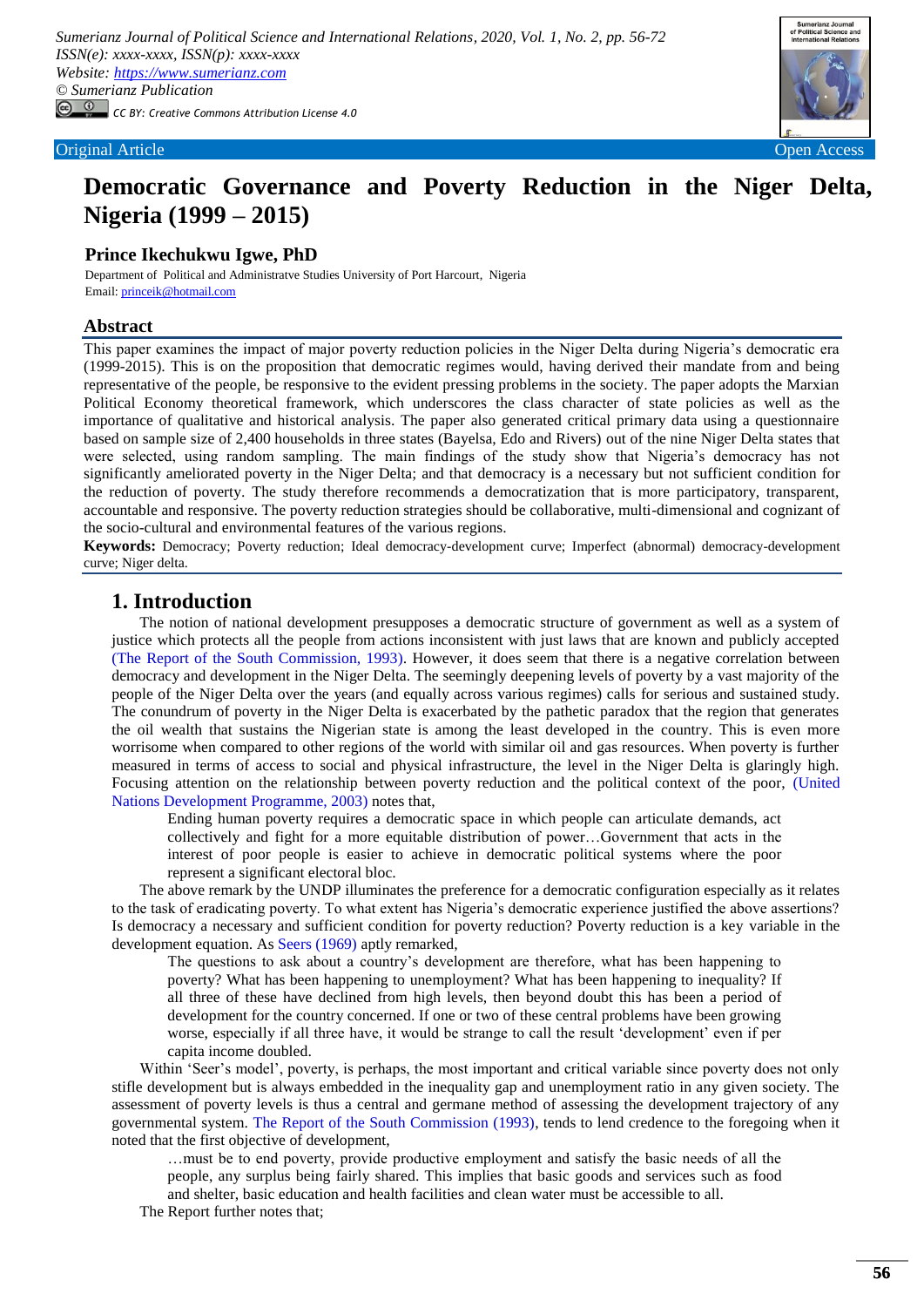In addition, development presupposes a democratic structure of government, together with its supporting individual freedoms of speech, organization and publication, as well as a system of justice which protects all the people from actions inconsistent with just laws that are known and publicly accepted.

It is within this context that the primacy given to poverty eradication as the first goal in both the Millennium Development Goals (MDG) and Sustainable Development Goals (SDG) is easily comprehended. [The Economist](#page-15-3)  (2013), gives a graphic and gloomy future of poverty in Africa vis-à-vis the rest of the world to show just how serious and deep-seated the problem is:

Only in Sub-Saharan Africa will there be large numbers of people below the poverty line. Unfortunately they are currently too far below it**.** The average consumption of Africa"s poorest people is only about 70 per cents a day- barely more than it was 20 years ago. The continent has made big strides during the past decades. But even 20 more years of such progress will not move the remaining millions out of poverty. At current growth rates, a quarter of Africans will still be consuming less than \$1.25 a day in 2030. The disproportionate falls in Africa"s poverty rate will not happen until after that date.

The Nigerian situation appears to mirror the African scenario as the poverty of its citizens seems to be deeprooted. The perplexing paradox is that Nigeria, which is about the sixth largest exporter of oil and the first in Africa with its potential for poverty reduction, is among the poorest countries of the world. [Ogwumike \(2002\)](#page-15-4) showed that the number of those in poverty increased from 27% in 1980 to 46% in 1985; it declined slightly to 42% in 1992 and increased very sharply to 67% in 1996.

The Report of the [National Bureau of Statistics \(2012\)](#page-15-5) shows that the incidence of poverty in Nigeria worsened between 2004 and 2010 as the number of Nigerians living below poverty line rose from 68.7 million to 112.5 million (69% rise in poverty incidence) within the aforesaid period. The report further remarked that previous figures on unemployment in Nigeria corroborated this scenario as the number of unemployed members of the labour force grew from 12.3% in 2006 to 23.9% in 2010. However, during the same period, the economy grew strongly at an average annual growth rate of about 6.6% (approximately 7%), making it the  $5<sup>th</sup>$  fastest growing economy in the world in 2010 at 7.87%real growth rate. This represents the paradox of growth in the face of poverty and inequality as well as a negation of the trickle-down theory.

[World Bank Report \(2011\),](#page-16-0) report shows that poverty incidence is even worse when measured using international poverty line-population below \$1.00 in Purchasing Power Parity (PPP) terms in 2010 was 61.2 per cent while those below \$1.25 a day by 2003/2004 was 64.41 per cent and 68 per cent in 2010. The population below \$2 a day in 2010 was 84 percent. The reports of the UNDP appear to lend credence to the above scenarios. In 2003, the country was ranked 152 out of a total of 175 nations in terms of human development. In 2011, it was 142 out of 169 nations and this has further deteriorated to 153 out of 187 nations in 2013 [\(United Nations Development Programme,](#page-15-6)  [2013\)](#page-15-6). The 2015 report placed Nigeria 152 out of 188 nations [\(United Nations Development Programme, 2015\)](#page-15-7).

Within the Nigerian entity, the Niger Delta region does not appear better off especially when viewed in terms of her enormous resources and contribution to the national coffers. This comparison shows a gloomier result when juxtaposed with other oil producing regions around the world. The perplexing paradox is that in spite of the huge oil wealth generated from the region, and its contribution to the economic wellbeing of the nation, the Niger Delta is enmeshed in unacceptable levels of squalor and degradation, which may not be unconnected with the political blindness, ideological leanings and development models of successive governments and regimes that controlled the state machinery.

[United Nations Development Programme \(2006\),](#page-15-8) describes the region as;

Suffering from administrative neglect, crumbling social infrastructure and services, high unemployment, social deprivation, abject poverty, filth and squalor and endemic conflict… the majority of the people of the Niger Delta do not have adequate access to clean water or healthcare. The poverty and its contrast with the wealth generated by oil has become one of the world"s starkest and most disturbing examples of the "resources curse".

As the [United Nations Development Programme \(2006\)](#page-15-8) aptly remarked;

There exists a negative relationship between abundant resources and development in the region. Analysis of poverty and human development in the region paints a dismal picture. The region"s human development index score, a measure encompassing longevity of life, knowledge and a decent standard of living remain of abysmally low value of 0.564…. the region rates far below that of countries with similar oil and gas resources.

The frustrating irony from the perspective of the people of the Niger Delta is that there appears to be a negative nexus between the enormous oil and gas resources and their well-being. The Niger Delta Human Development Report (2006) appears to reflect this view point when it notes that;

The critical issue in the Niger Delta is not only the increasing incidence of poverty, but also the intense feeling among the people of the region that they ought to do far better. This is based on the considerable level of resources in their midst and the brazen display and celebration of ill-gotten wealth in Nigeria, most of which derives from crude oil wealth. This to a large extent explains why there is so much frustration and indignation in the region.

The fact that the deepening levels of poverty can be alleviated under conditions of democratic governance has been emphasized [\(United Nations Development Programme, 2013\)](#page-15-6). Some states in Africa (e.g. South Africa and Ghana) and indeed Nigeria tend to underscore the imperativeness of a democratic system of government in the attainment of development ideals in general and poverty reduction in particular. This ideological leaning appears to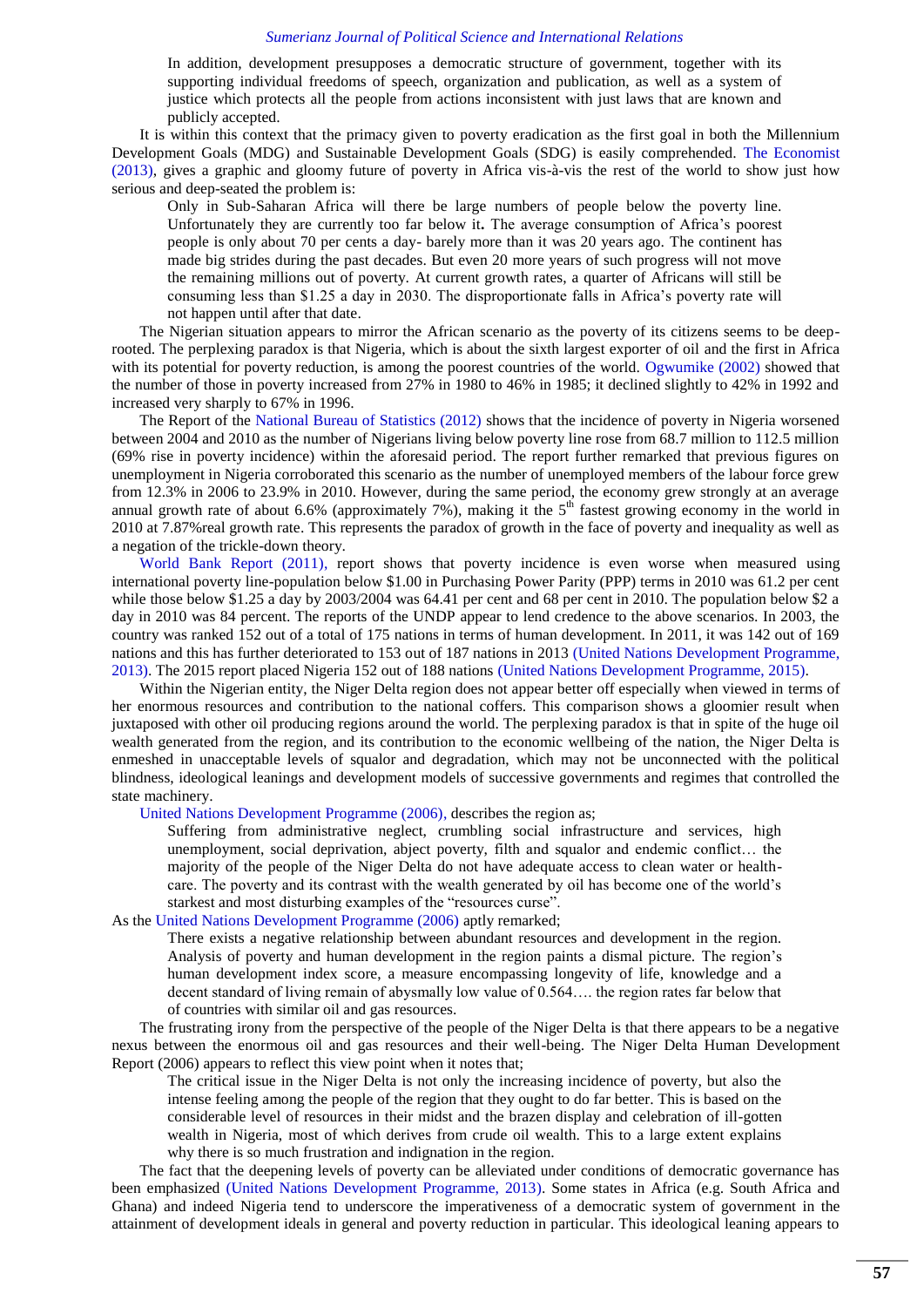be corroborated when we recall that the essence of all democracies is "to provide the conditions for the full and free development of the essential human capacities of all the members of the society" [\(Macpherson, 1972\)](#page-15-9). Commenting in this regard, [Beetham \(2006\)](#page-14-0) notes that; "A confidence in ordinary people's capacity to take reasoned decisions about their own lives and, by extension, the life of the communities in which they live has always formed the bedrock of democratic thinking".

The foregoing tends to suggest that the country"s transition to democratic rule in 1999 has contributed little to the emancipation of the majority of the people from the menace of squalor, abject poverty and inequality. There seems therefore to be a lacuna between system cum policy objective and policy outcome. There further seems to be a negative correlation between Nigeria"s democracy and poverty reduction in the Niger Delta. The positive link between democracy and poverty alleviation appears negated. The bedrock of democratic thought should supposedly make the governments to be more responsive to and accountable for solving the needs of the community, including consistent and sustained positive response to the needs of the poor who comprise the majority. A democratic system of government therefore provides the requisite structure and opportunities for emancipation, poverty reduction and societal development in general. In the light of the above conundrum, an objective assessment appears compelling to gauge the relationship between Nigeria"s democratic experience and her poverty reduction index particularly in the Niger Delta.

## **2. Theoretical Framework and Methodology**

The vast literature on democracy and poverty reduction appear to support the idea that poverty reduction presupposes a democratic structure of government [\(Green, 2012;](#page-15-10) [Macpherson, 1972;](#page-15-9) [The Report of the South](#page-15-0)  [Commission, 1993\)](#page-15-0). The proponents of this school of thought hold that there is a positive link between democracy and poverty reduction. In other words, democracy appears to be a prerequisite for poverty reduction. Nonetheless, it does also appear that there is a negative correlation between democracy and poverty reduction in Nigeria. This is a gap in literature which this study intends to fill by interrogating the existing theory of democracy and development and highlighting the un-developmental nature of policies in democracy.

In interrogating the democracy-development nexus and the impact of Nigeria"s poverty reduction strategies during the 1999-2015 democratic regimes a governing and incisive theoretical framework appear indispensable. This is even more compelling when we note that poverty is multi-dimensional and cuts across economic, political, legal and socio-cultural milieu. It is against this background that this paper adopts the Marxian Political Economy approach.

Intrinsic in Marxian political economy perspective is the notion that men develop ideas and institutions in response to their material conditions of existence. Man is essentially a producer and *homos econominus.* Labour creates wealth and capital is meaningless without labour [\(Marx, 1990\)](#page-15-11). Beyond the interaction and relations of men with the means of production is the social relations of men in production. These underscore the notion of classes and social groups in production; the forms of ownership of the means of production; the forms of distribution of material wealth and the contestation and class struggles that ensue [\(Marx and Engels, 1965\)](#page-15-12).

As society traverses and develops its notion of production, exchange and consumption in a bid to sustain and reproduce itself, classes emerge, contradiction and conflicts exist and class struggles inform all engagements and the state emerges to mediate these conflicts and class struggle [\(Ekekwe, 2009\)](#page-15-13). The Political Economy method is, therefore, a tool of social analysis that focuses on the scientific study of social reality, social change and society. The relevance and application of this theoretical framework is appreciated when we bring to the limelight the various interests and powerplay in governance as well as the nature and patterns of interactions between individuals, the state, market and societies and the institutions that evolve to serve and/or defend these interests. It is within this context that Nigeria"s poverty reduction strategies and democracy are examined.

This study adopted the descriptive and historical research designs. The descriptive method reviews existing conditions of investigating variables while the historical method systematically captures relevant past data that have bearing on the present. Historical materialism, dialectical materialism and class analysis are important tools of analysis intrinsic in the political economy method. This informs their adoption in this research work. All the Heads of Households in the nine Niger Delta states, (about 3,122,458 persons), constitute the population of this study. A total of 2,400 Heads of Households were systematically selected from ten (10) Enumeration Areas (E.A.s) in eight Local Government Areas of the studied states: Bayelsa, Edo and Rivers constitute the sample size. The stratified multi- stage sample design was adopted in selecting the three states out from the nine oil producing states of the Niger Delta. The data were derived from both Primary and Secondary sources.

The structured questionnaire was used to elicit information from the selected households in each of the selected EA's in the selected Local Government Areas of the states under review. The secondary sources were obtained from Libraries; offices of the Nigeria Bureau of Statistics and other related agencies; the internet - World Wide Web resources as well as other relevant published studies. The study involved descriptive and inferential statistic. Descriptive statistic such as frequency, percentages, tables, charts, weighted mean and standard deviation were used in testing the research questions. While the inferential statistic which includes multiple regression analysis, correlation analysis using Pearson Moment Correlation Coefficient and the Z-test statistic were used in testing reliability and hypotheses at 5% level of significance. These analyses were done using Statistical Package for Social Sciences (SPSS) version 20 in addition to the relational content analysis adopted for the qualitative data.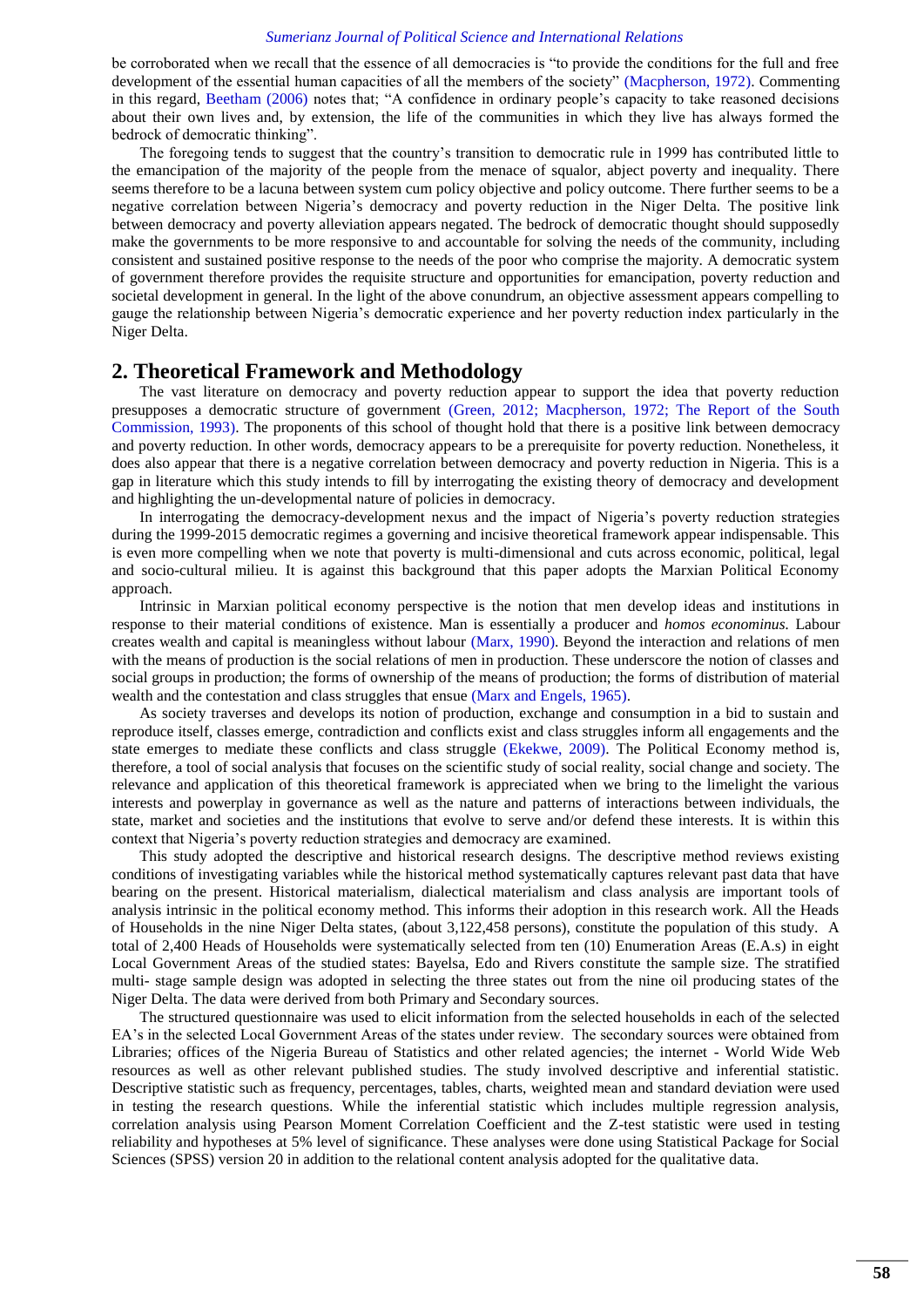## **3. Conceptual Analysis of Democracy and Poverty**

Like most concepts in the social sciences, the term democracy has been subjected to several definitions, which tend to reflect the ideological dispositions, leanings and idiosyncrasies of the authors. The plethora of definitions tend to suggest some kind of conceptual discord. As [Sadeeq \(2008\)](#page-15-14) remarked,

The concept of democracy defies a universally acceptable definition. Hence, while the conceptualizations are dependent on individual perceptions of scholars… the practice of democracy however varies from one country to another and it is a function of values, beliefs, orientations… held sacrosanct by each state.

To [Gallie \(1962\),](#page-15-15) it is an essentially contested concept like power, justice, peace and equality. Arising from the foregoing, scholars tend to argue that democracy has the problem of "homonymity" (one word meaning many things) and that the concept"s classificatory utility is close to zero; its boundaries are fuzzy and fluid [\(Ojo, 2008\)](#page-15-16).

However, there seems to be a common trend that runs through these various conceptualizations. Unfortunately, even these common trends appear to be nebulous in real definitional and conceptual terms. They are themselves victims of definitional pluralism like the mother concept itself. For instance, the democratic feature of representation is in itself a subject of much controversy. Scholars have queried how representative should a democracy be; to what extent is a representative government democratic? What is the implication of Mitchel"s Iron Law of Oligarchy in a democratic setting? These and many more pose serious concerns. Discouraging as this may seem to appear, this study shall attempt to put forward what seems to be the general and specific characteristics of democracy.

The term democracy can be seen in both procedural and philosophical terms. These respectively reflect the notion of the process and principle in democracy [\(Baradat, 2008;](#page-14-1) [Ighodalo, 2008\)](#page-15-17). As a process, democracy is simply a way of making decisions, that is, collective decision making. [Beetham \(2006\),](#page-14-0) definition tends to fit into the democratic thought of the *process democrats* when he stated that "democracy can be most simply understood as a procedure for taking decisions in any group, association or society, whereby all members have an equal right to have a say and to make their opinion count". For Beetham, a system is said to be democratic if its procedure for decision making are cognizant of the opinion of all of its members. [Newton and Deth \(2007\),](#page-15-18) tend to lend credence to this process view when they defined democracy as a political system whose leaders are elected in competitive multiparty and multi candidate processes.

In philosophical terms, the *principle democrats* regard the ultimate goals of democracy as more important than the procedures employed to meet those goals. For instance, they draw a set of principles and inherent rights for which any democracy ought to acknowledge, respect and protect. These include the realization that man is the centre of all governance structures. Thus, the place of man is central and germane. Arising from this is also the equality principle of all men as well as the inalienable right to life and of liberty. As [Baradat \(2008\)](#page-14-1) aptly remarked; "although certainly not uninterested in process, principle democrats regard the goal of democracy as more paramount than the procedures…insisting that a democratic government be dedicated to improving the conditions of life for all of its people and that some mechanism exist by which the people in the society can exercise a degree of control over their leaders and express their wishes and needs".

[Macpherson \(1972\),](#page-15-9) appears to be reasoning along these lines when he was interrogating the democratic content of Lenin"s Vanguard state. He argues that the answer depends on how we see democracy, that is, either in a narrow sense or a broader sense. In a narrow sense, he notes that democracy is simply a system of choosing and authorizing governments. It is a system in which the majority actually controls the rulers and those who make and enforce political decisions. In a broader sense, he contends that democracy means much more than a system of government and implies an ideal of human equality, not just equality of opportunity to climb a class ladder, but such an equality as could only be fully realized in a society where no class was able to dominate or live at the expense of others. Both as a procedure and principle, the essence of a democracy is to provide full opportunities for all members of a polity to realize their full potentials in a composite society. It is against this background that [\(Ighodalo, 2008\)](#page-15-17) stated that "democracy is believed to possess sets of principles and processes that stimulate the innate abilities of the people, while at the same time create the environment of freedom and liberty germane to the realization of human development*".*

Human fulfilment and the attainment of the "good life" by all appear to be the cardinal cannons of democracy. The elements of human fulfilment and human development are essential ingredients of a democracy. Seen in this way, democracy and development appear to be intrinsically related as they both seek an ultimate goal of attaining the highest possible potential for all the citizens of a state. The positive and analytical linkages between democracy and development is indeed a subject for further inquiry as there seem to be some negative correlations in certain social formations. Ideally, a democracy seeks to promote the welfare and wellbeing of her people. It is against this background that [Ake \(1994\)](#page-14-2) advocates for the democracy of empowerment, that is, "that which invests heavily in the upliftment of ordinary people so that they can participate effectively in governance and be more competitive in promoting their material interests." A democracy therefore is better appreciated within the context of its peoplecentred approach in the conception, implementation and management of public affairs. Democracy presupposes that all citizens as equals have the right to participate in the decision-making process of the state.

Conclusively, it is important to note that democracy is not just statistical or numerical majority. The ultimate aim of a democracy is the enthronement of a just and egalitarian society. It is not just a sway of the majority. If the majority must have its way, the minority must not only have its say but its say must be considered. Democracy seeks to ensure that all men as equals have at least a say in the activities and institutional machineries that affect their livelihood.

[Dworkin \(1990\),](#page-15-19) captured this when he opined thus;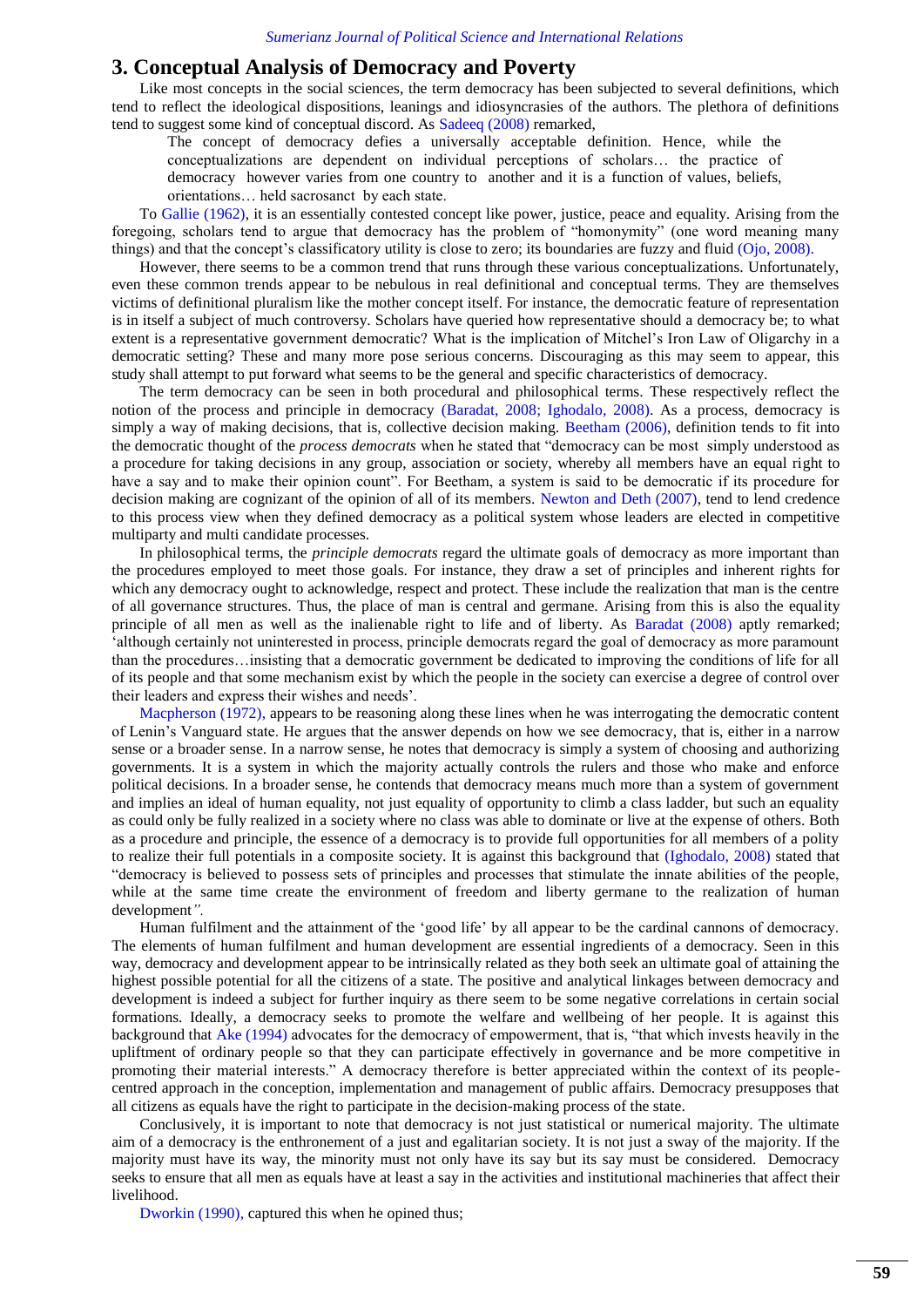True democracy is not just statistical democracy, in which anything a majority or plurality wants is legitimate for that reason, but communal democracy, in which majority decision is legitimate only if it is a majority within a community of equals. That means…that each individual person must be guaranteed fundamental civil and political rights no combination of other citizens can take way, no matter how numerous they are or how much they despise his or her race or morals or way of life. That view of what democracy means is at the heart of all the charters of human rights.

Democracy grants to all the right of voice and a corresponding right to have that voice heard and considered. But do the poor who are often in majority in many societies actually have a voice? Are their voices heard and considered? If the poor people"s voices are actually heard and considered, it does seem that they might not have been in their persistent state of penury. To this extent therefore, it seems appropriate to opine that the existence of widespread poverty is an indictment on democracy.

Poverty is multi-dimensional and interlocking, and its dimensions are mutually reinforcing. It defines various levels of want and deprivations that constrain a person from fully realizing his or her potentials in society. Poverty can be construed from three key approaches; Economic; Political and Legal/ Human Right. Each of these approaches illuminates basic elements that impinge on the concept of poverty.

What appears to be a consensus is that the prevalence of poverty is a negation of human development. In other words, widespread poverty undermines real development (which is human-centered) and true democracy (which is developmental). The prevalence and entrenchment of poverty in many societies (especially in the developing countries) has led to the description of poverty as not just a measure of inequality but as a crime against humanity. As Shaw, (c.f.[\(Green, 2012\)](#page-15-10) remarked; "the greatest of evils and the worst of crimes is poverty." To [Mandela \(2005\)](#page-15-20) "massive poverty and obscene inequality are such terrible scourges of our times that they have to rank alongside slavery and apartheid as social evils."

Arising from the backdrop of focusing only on one or two elements of poverty, scholars have attempted to recognize the multi-faceted nature of poverty by putting forward a more holistic and all-encompassing definition of poverty. To this end, [\(Faleti, 2012\)](#page-15-21) describes poverty as;

a situation where there is deprivation that prevents people from satisfying their basic needs…. a lack of sustainable livelihood or more broadly in terms of barriers to everyday life. It depicts a denial of choices and opportunities; a violation of human dignity, lack of basic capacity to participate effectively in society and leads to insecurity, powerlessness and exclusion of individuals, households and communities. It also creates susceptibility to violence and often implies living in marginal or fragile environments*.*

Faleti, as can be seen, lucidly illuminates cogent elements that characterize and also tend to perpetuate the scourge of poverty. His recognition of the importance of choices, opportunities as well as capacity to participate effectively in society are worthy of note as these cannot be held in isolation in any meaningful discourse on poverty reduction. [Sen \(2000\),](#page-15-22) couches the concept simply as lack of freedom. This includes economic unfreedom, social or political unfreedom. To [Sen \(2000\),](#page-15-22) therefore, development must institute a process of expanding real freedoms that people enjoy. The Niger Delta Human Development Report (2006) neatly but graphically captures the multidimensional definition of poverty in a more prosaic manner when it noted thus;

Poverty is hunger; poverty is being sick and not being able to see a doctor. Poverty is not having access to school and not knowing how to read. Poverty is not having a job, is fear for the future, living one day at a time. Poverty is losing a child to illness brought about by unclean water. Poverty is about powerlessness, lack of representation in decision making in the society and lack of freedom to express oneself.

What is deducible from the foregoing is that those who live in conditions of poverty lack a broad range of socioeconomic, socio-political, legal and human rights and may be described as poor or impoverished. The concept of poverty therefore reveals various levels of want and deprivations that characterize the poor. [Shaffer \(1998\)](#page-15-23) summarizes the main understanding of the term as follows: Physical Deprivation; Social Deprivation; Human Freedom Deprivation

What is worthy of note is that the various dimensions of poverty are not only interlocking, they are mutually reinforcing. Beyond that, the lack of voice and power appear to be a cogent factor that has kept the poor in a perpetual state of poverty. As the World Bank published ["Narayan \(2000\)](#page-15-24) remarked *"again and again, powerlessness seems to be at the core of the bad life."*

## **4. Poverty Reduction Strategies and Interventionist Measures**

<span id="page-4-0"></span>Several poverty measures and interventionist policies have been pursued by the government. Each of these measures and strategies tends to reflect the ideological leanings of the various regime types, whether military or civilian. [Table 1](#page-4-0) presents the various regimes strategies and programmes as well as the nature of intervention during the pre-democratic era.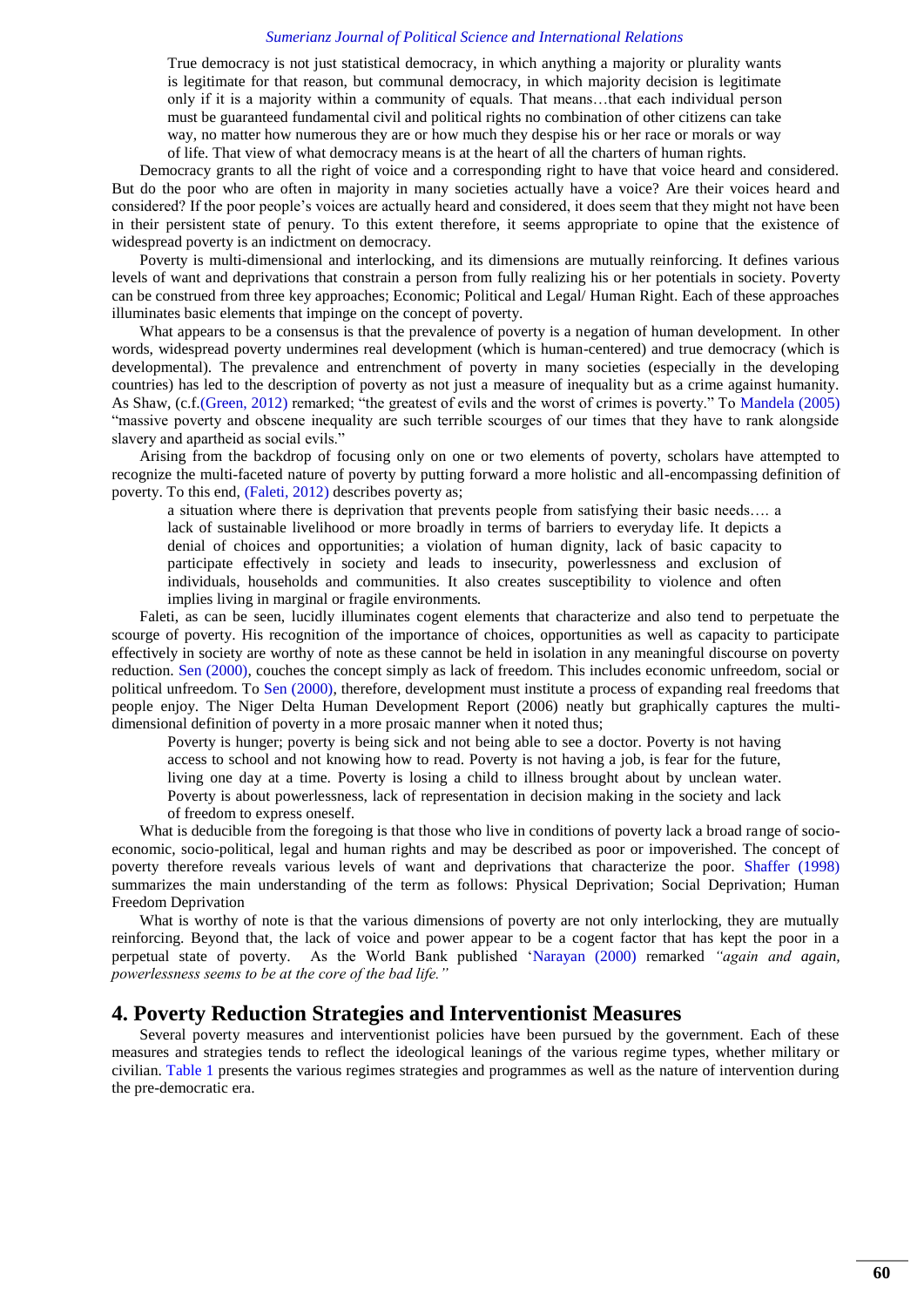| <b>Programme</b>                                                               | Year<br><b>Established</b> | <b>Target Group</b>                                     | <b>Nature of Intervention</b>                                                             |
|--------------------------------------------------------------------------------|----------------------------|---------------------------------------------------------|-------------------------------------------------------------------------------------------|
| Directorate for Food, Roads<br>and Rural Infrastructures<br>(DFRRI)            | 1986                       | <b>Rural Areas</b>                                      | Feeder Roads, rural water<br>supply and rural<br>electrification.                         |
| National Directorate of<br>Employment (NDE)                                    | 1986                       | Unemployed youths                                       | Training, finance and<br>guidance.                                                        |
| <b>Better Life Programme</b><br>(BLP)                                          | 1987                       | Rural women                                             | Self – help and rural<br>development programmes,<br>skill acquisition and health<br>care. |
| People's Bank of Nigeria<br>(PBN)                                              | 1989                       | Underprivileged in<br>rural and urban areas             | Encouraging savings and<br>credit facilities                                              |
| Community Banks (CB)                                                           | 1990                       | Rural residents,<br>micro enterprises in<br>urban areas | Banking facilities; credit<br>facilities                                                  |
| <b>Family Support Programme</b><br>(FSP)                                       | 1994                       | Families in rural<br>areas                              | Health care delivery, child<br>welfare, youth<br>development, etc.                        |
| Family Economic<br><b>Advancement Programme</b><br>(FEAP)<br>$\cdots$ $\cdots$ | 1997                       | Rural areas                                             | Credit facilities to support<br>the establishment of cottage<br>industries.               |

| <b>Table-1.</b> Anti-Poverty Programmes during Nigeria's Pre-Democratic/military Regime: 1986-1997 |  |
|----------------------------------------------------------------------------------------------------|--|
|                                                                                                    |  |

**Source:** [Oladeji and Abiola \(1998\)](#page-15-25)

As can be seen from above, several measures were instituted by the government to tackle the menace of poverty and promote development. However, the impact of these programmes felt short of its goals as poverty was on the increase. As [Ogwumike \(2002\)](#page-15-4) noted, "on the whole, poverty alleviation programmes/efforts in Nigeria failed to produce the desired results" [Table 2](#page-5-0) below tends to corroborate the above assertions.

<span id="page-5-0"></span>

| Table-2. Poverty Incidence in Nigeria, 1980 -2000 |                             |                              |                              |  |  |
|---------------------------------------------------|-----------------------------|------------------------------|------------------------------|--|--|
| Year                                              | <b>Estimated Population</b> | <b>Population in Poverty</b> | <b>Poverty Incidence</b> (%) |  |  |
|                                                   | (Million)                   | (Million)                    |                              |  |  |
| 1980                                              | 65                          | 18.3                         | 28.1                         |  |  |
| 1985                                              | 75                          | 34.7                         | 46.3                         |  |  |
| 1992                                              | 91.5                        | 39.1                         | 42.7                         |  |  |
| 1996                                              | 102.3                       | 67.1                         | 65.6                         |  |  |
| 1998                                              | 118.4                       | 81.2                         | 79.2                         |  |  |
| 2000                                              | 126.1                       | 96.91                        | 84.5                         |  |  |

**Source:** National Bureau of Statistics (NBS), 1996; 2000

<span id="page-5-1"></span>The foregoing holds true for the Niger Delta region. [Tables 3](#page-5-1) and [4](#page-5-2) below reveal that the people of the Niger Delta region suffered same fate as the rest of Nigeria in terms of their poverty profile.

| Table-3. Nigerian Poverty Profile1980 / 1996 |              |         |              |              |  |
|----------------------------------------------|--------------|---------|--------------|--------------|--|
|                                              | 1980 $(\% )$ | 1985(%) | 1992 $(\% )$ | 1996 $(\% )$ |  |
| National                                     | 27           | 46      | 42           | 66           |  |
| Northeast                                    | 36           | 55      | 54           | 70           |  |
| Northwest                                    | 38           | 52      | 37           | 68           |  |
| Central                                      | 32           | 51      | 46           | 65           |  |
| Southeast                                    | 12           | 30      | 41           | 54           |  |
| Southwest                                    | 13           | 39      | 43           | 61           |  |
| South-South                                  | 13           | 46      | 41           | 58           |  |

**Source:** [National Bureau of Statistics \(2005\)](#page-15-26)

|  |  | Table-4. Incidence of Poverty in the Niger Delta 1980 / 1996 |  |
|--|--|--------------------------------------------------------------|--|
|  |  |                                                              |  |

<span id="page-5-2"></span>

|                    | $1980\,(%)$ | 1985 $(%$ | 1992(%) | 1996 $(\% )$ |
|--------------------|-------------|-----------|---------|--------------|
| Nigeria            | 28.1        | 46.3      | 42.7    | 65.6         |
| Edo/Delta          | 19.8        | 52.4      | 33.9    | 56.1         |
| <b>Cross River</b> | 10.2        | 41.9      | 45.5    | 66.9         |
| Imo/Abia           | 14.4        | 33.1      | 49.9    | 56.2         |
| Ondo               | 24.9        | 47.3      | 46.6    | 71.6         |
| Rivers/Bayelsa     | 7.2         | 44.4      | 43.4    | 44.3         |

**Source:** National Bureau of Statistics (2004).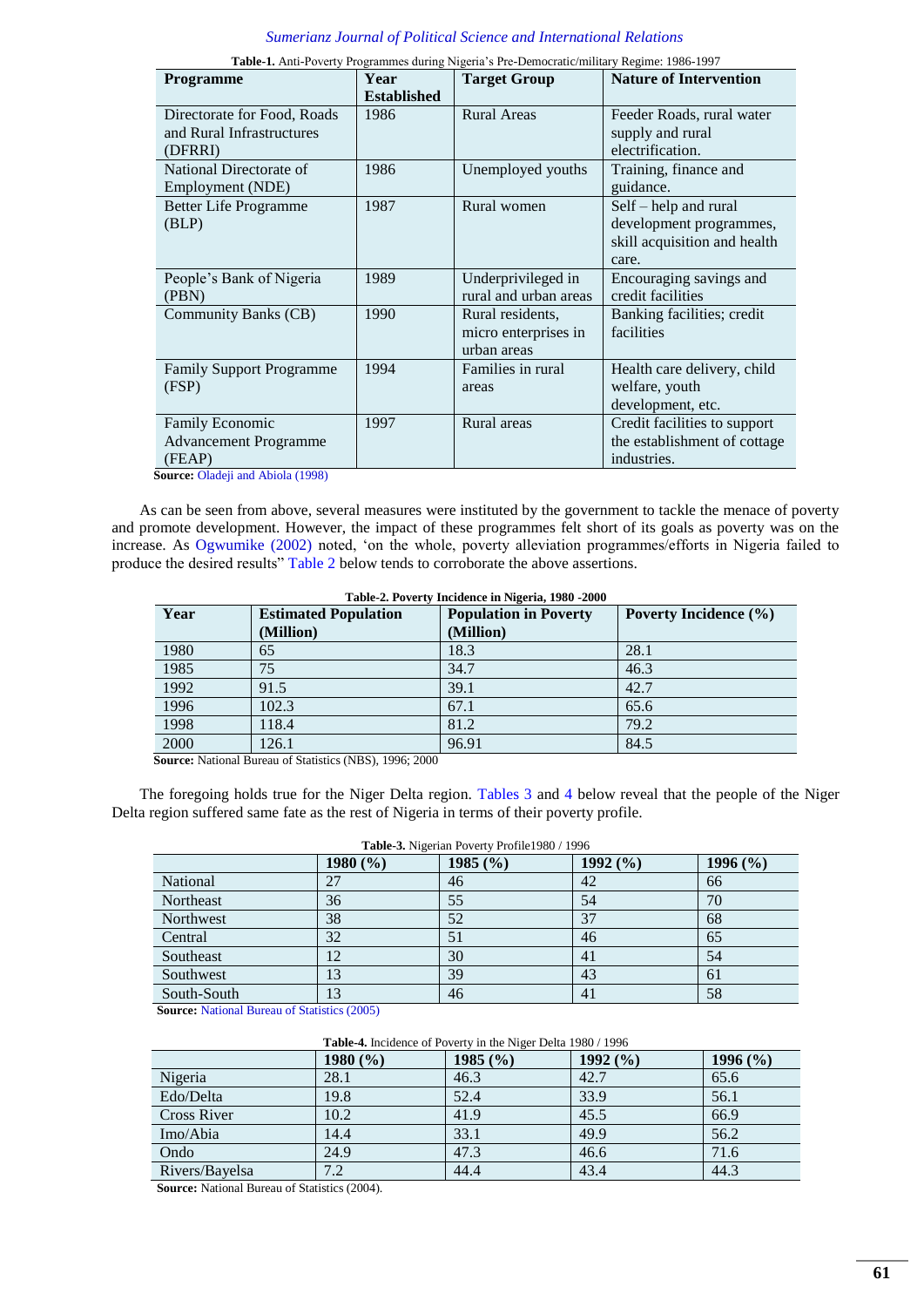During the period under review (1999 – 2015) the democratic regimes that ensued further embarked on various anti-poverty programmes and projects that were aimed at changing the poverty narrative of the country. Lots of funds were budgeted for and expended in order to achieve these goals. For instance, on assumption of office in May 1999 the democratic government in power earmarked the sum of NGN10 billion to tackle the twin problem of poverty and unemployment in the country through its Poverty Alleviation Programme, PAP [\(Federal Government of](#page-15-27)  [Nigeria, 1999\)](#page-15-27).

Specific attempts to develop the Niger Delta region were made by the government through the establishment of the Niger Delta Development Commission (NDDC) in 2000 and the establishment of the Ministry of the Niger Delta in 2008. These establishments were specifically aimed at infrastructural development, environmental transformation and socio-economic empowerment of the people. [Table 5](#page-6-0) below presents a synopsis of the various attempts at poverty reduction as well as the nature of intervention.

<span id="page-6-0"></span>

| Table-5. Poverty Reduction Strategies and Interventionist Measures during Nigeria's Democratic Regime 1999 - 2015: |                            |                                                                                                                   |                                                                                                                                                                                                                                                                                                                                                                                                                         |                                                                                                                                                                                                                                                                                                                                 |
|--------------------------------------------------------------------------------------------------------------------|----------------------------|-------------------------------------------------------------------------------------------------------------------|-------------------------------------------------------------------------------------------------------------------------------------------------------------------------------------------------------------------------------------------------------------------------------------------------------------------------------------------------------------------------------------------------------------------------|---------------------------------------------------------------------------------------------------------------------------------------------------------------------------------------------------------------------------------------------------------------------------------------------------------------------------------|
| Programme                                                                                                          | Year<br><b>Established</b> | <b>Target Group</b>                                                                                               | <b>Nature of Intervention</b>                                                                                                                                                                                                                                                                                                                                                                                           | <b>Constraints</b>                                                                                                                                                                                                                                                                                                              |
| <b>POVERTY</b><br><b>ALLEVIATION</b><br><b>PROGRAMME</b><br>(PAP)                                                  | 2000                       | Unemployed,<br>youths, rural<br>farmers.                                                                          | -Job creation<br>-Create a credit delivery<br>system from which farmers<br>would have access to credit<br>facilities;<br>-Launching of universal basic<br>education.<br>-Increase adult literacy $\&$<br>shore up health care delivery<br>system.                                                                                                                                                                       | Over centralization,<br>nepotism,<br>uncoordinated design,<br>irregular payment of<br>stipends, poor<br>monitoring, logistics<br>constraints,<br>corruption, failure to<br>identify the poor and<br>the nature of their<br>poverty.                                                                                             |
| <b>NATIONAL</b><br><b>POVERTY</b><br><b>ERADICATIO</b><br>N<br><b>PROGRAMME</b><br>(NAPEP)                         | 2001                       | Unemployed,<br>youths, Rural<br>Areas; the<br>underprivilege                                                      | -Youth Empowerment Scheme<br>(YES)<br>-Rural Infrastructural<br>Development Scheme (RIDS)<br>-Social Welfare Service<br>Scheme (SOWESS)<br>-Natural Resource<br>Development & Conservation<br>Scheme (NRDCS)                                                                                                                                                                                                            | Over politicization,<br>poor funding,<br>favoritism, corruption,<br>poor project<br>implementation.                                                                                                                                                                                                                             |
| <b>NDDC</b>                                                                                                        | 2000                       | The people of<br>the Niger<br>Delta/The nine<br>oil producing<br>states and the<br>impoverished<br>in the region. | Development of social &<br>physical infrastructure;<br>technology; economic &<br>environmental remediation &<br>stability; human development;<br>pursuit of a peaceful<br>environment.                                                                                                                                                                                                                                  | Top-down approach;<br>poor project planning,<br>poor project quality,<br>high level of<br>corruption and lack of<br>transparency and<br>accountability, poor<br>level of participation<br>of the people of the<br>Niger Delta in<br>policy/programme<br>conception,<br>implementation and<br>management,<br>inadequate funding. |
| <b>POVERTY</b><br><b>REDUCTION</b><br><b>STRATEGY</b><br>PAPERS:<br>NEEDS $1 & 2$                                  | 2003-2007<br>$2008 - 2011$ | The Poor, the<br>underprivilege<br>and middle<br>class, private<br>sector.                                        | Poverty Reduction; Wealth<br>creation; Employment<br>generation and Value re-<br>orientation, anchored on three<br>pillars;<br>• Empowering people and<br>improving social delivery,<br>• Fostering private sector led<br>growth through creating the<br>appropriate<br>enabling environment, and<br>• Enhancing the efficiency and<br>effectiveness of government,<br>by changing the way<br>government does its work. | Lack of sectoral<br>linkages, poor policy<br>periodization, lack of<br>concrete project and<br>programmes design,<br>poor funding and lack<br>of political will<br>amongst the states and<br>Local Governments.                                                                                                                 |
| MINISTRY OF                                                                                                        | 2008                       | The Niger                                                                                                         | -Infrastructure Development                                                                                                                                                                                                                                                                                                                                                                                             | Lack of consistent                                                                                                                                                                                                                                                                                                              |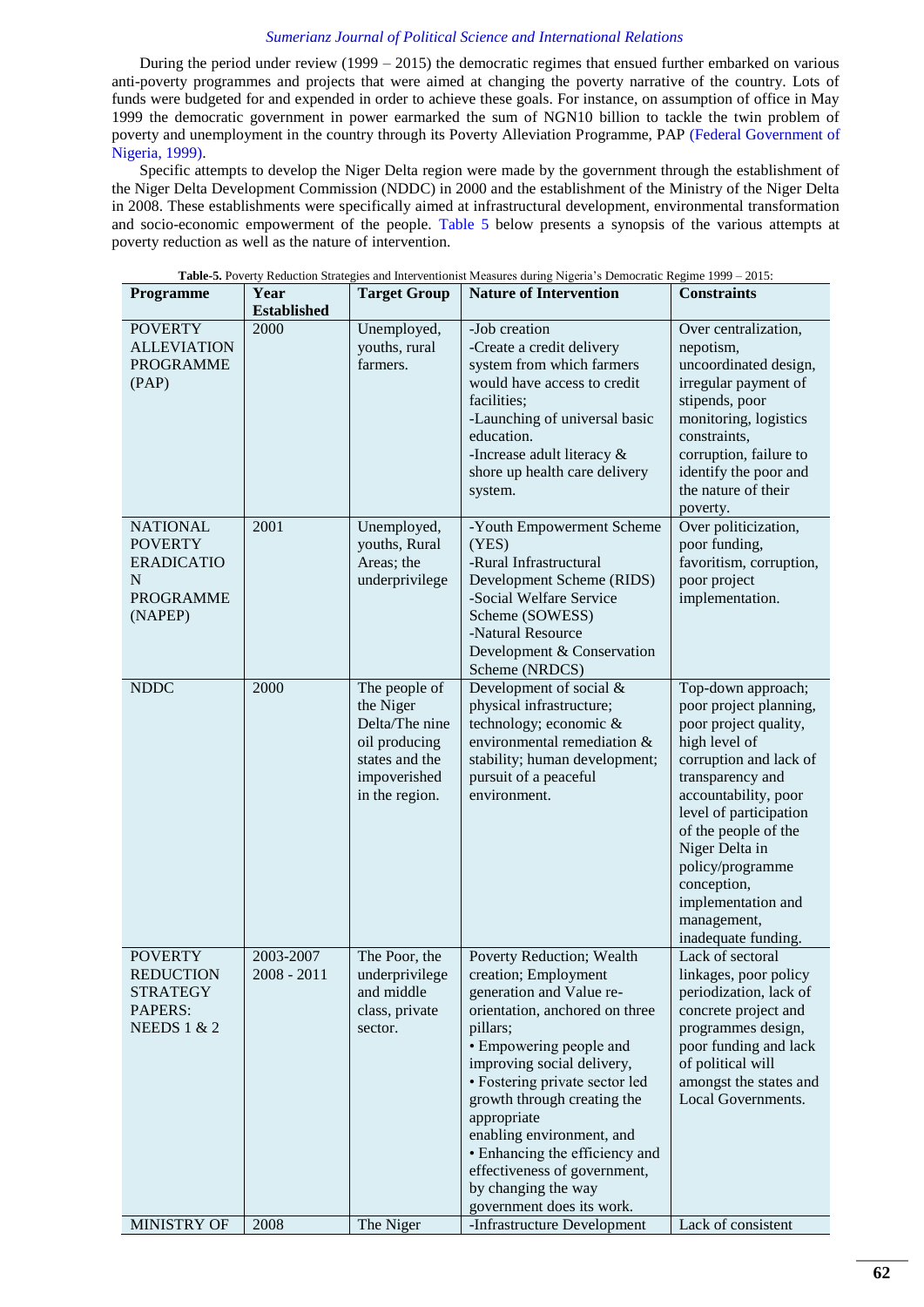| <b>THE NIGER</b>   |           | Delta Region    | -Economic empowerment,          | policy direction,     |
|--------------------|-----------|-----------------|---------------------------------|-----------------------|
| <b>DELTA</b>       |           |                 | social transformation.          | corruption, poor      |
|                    |           |                 | -Security of the Niger Delta    | financial management, |
|                    |           |                 | Region.                         | nepotism.             |
| <b>TRANSFORM</b>   | 2011-2015 | -The indigent   | -Economic Coordination and      | Lack of sectoral      |
| <b>ATION</b>       |           | -The private    | support for private investment. | linkage, policy       |
| <b>AGENDA (TA)</b> |           | sector          | -Infrastructural development.   | inconsistency, high   |
|                    |           | -Public sector, | -Public Service reform          | level of corruption   |
|                    |           | Ministries.     | -Land use reform                | amongst the MDAs      |
|                    |           | Departments;    | -Electoral reform.              | (Ministries,          |
|                    |           | Agencies        | -Power sector reform.           | Departments and       |
|                    |           | MDA.            | -Job creation.                  | Agencies),            |
|                    |           |                 | -Niger Delta Development.       | Macroeconomic         |
|                    |           |                 | Etc coordinated by the          | instability and       |
|                    |           |                 | <b>National Planning</b>        | volatility.           |
|                    |           |                 | Commission. (NPC)               |                       |

**Source:** [Ogwumike \(2002\);](#page-15-4) [Onwuemele \(2012\);](#page-15-28) [Osisioma \(2012\);](#page-15-29) [Central Bank of Nigeria \(2013\)](#page-14-3)

An objective assessment and review of the various interventionist measures of the government suggest that the desired impacts were not fully realized or attained within the period under review. This is in spite of the huge sums expended across the various regimes. In appraising the National Economic, Empowerment and Development Strategy (NEEDS), [Nna and Igwe \(2010\)](#page-15-30) observed that government's poverty reduction programme was yet to be complemented by other macroeconomic policies that would yield the desired results of poverty reduction, wealth creation and capacity building. They noted that in spite of the massive inflows of revenue, very little impact was felt on the level of poverty reduction, as over 70 per cent of Nigerians remained poor.

Contributing in this regard, [Okafor \(2016\)](#page-15-31) noted that despite the 5.6 per cent annual GDP growth between 2006 and 2013 the overall standard of living, poverty and income inequality were on the rise. He observed that poverty level rose from 53.3 percent in 2003 to 61.2 per cent in 2010 while income inequality widened from 40.0 per cent in 2004 to 42.95 per cent in 2010. Unemployment rate, he also observed, increased from 18.0 per cent in 2006 to 27.1 in 2014, while per capita GDP narrowed from US\$3,200 in 2007 to US\$2,970 in 2014. The below [Table 6](#page-7-0) and [Figure 1](#page-7-1) appear quite illuminating in this regard.

**Table-6.** Relative Poverty Headcount (1980 – 2013)

<span id="page-7-0"></span>

| Year | <b>Poverty Incidence</b> (%) | <b>Population (Million)</b> | <b>Population in poverty (Million)</b> |
|------|------------------------------|-----------------------------|----------------------------------------|
| 1980 | 27.2                         | 65                          | 17.1                                   |
| 1985 | 46.3                         | 75                          | 34.7                                   |
| 1992 | 42.7                         | 91.5                        | 39.2                                   |
| 1996 | 65.6                         | 102.3                       | 67.1                                   |
| 1998 | 79.2                         | 118.4                       | 81.2                                   |
| 2000 | 84.5                         | 126.1                       | 96.91                                  |
| 2004 | 54.4                         | 126.3                       | 68.7                                   |
| 2010 | 69.0                         | 163                         | 112.47                                 |
| 2013 | 33.1                         | 172                         | 115.06                                 |

<span id="page-7-1"></span>**Source:** FOS, 2000; National Bureau of Statistics HNLSS 2010 and [World Bank Report \(2013\).](#page-16-1)



**Figure-1.** Population and Population in Poverty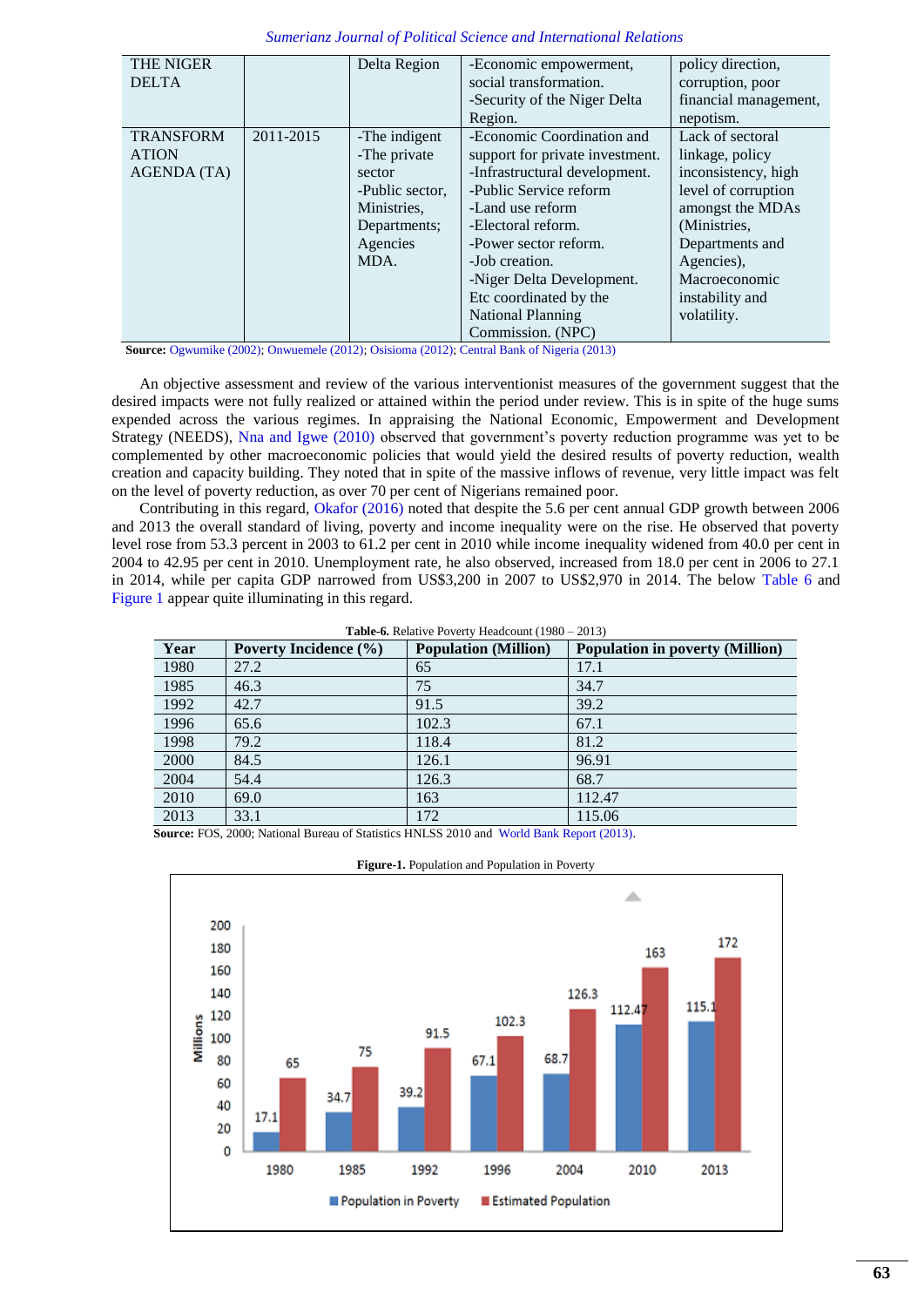What is worthy of note from the above is that there has been a steady growth of the number of people living in poverty in Nigeria across various regime types. The spatial distribution of poverty also shows a steady rise in rural poverty with significant numbers of dwellers. As the FOS reports reveal while the number of the rural poor (RPov) was 48.47% and 70.02% in 1990 and 1998 respectively, the figures rose to 72% in 1999, 73% in 2000 and 76% in 2003. These numbers suggest a policy gap between objectives and outcome, democratic governance notwithstanding.

The above evidential illustrations seem to negate the link between economic growth and poverty reduction. The 2012 Report of the National Bureau of Statistics (NBS) corroborates the foregoing when it showed that the incidence of poverty in Nigeria worsened between 2004 and 2010. It notes specifically that the number of persons living below poverty line rose from 68.7m to 112.5m. More importantly, the report remarks that, during the same period, Nigeria economy grew strongly at an average annual growth rate of about 6.6%, making the country the 5<sup>th</sup> fastest growing economy in the world in 2010 at 7.87% real growth rate.

In a similar vein, [Akpomuvie \(2011\)](#page-14-4) observes that the various measures of government have had so little impact on the poverty of the people of the Niger Delta and created a striking human development dilemma. More than that, Akpomuvie argues that behind the Delta"s poor performance on human development, is a complex brew of economic, social, political and environmental factors. Social instability, poor local government, competition for economic resources and environmental degradation has taken a toll. The below [Table 7](#page-8-0) shows the poverty level of the nine Niger Delta states of Nigeria.

<span id="page-8-0"></span>

| <b>States</b>       | <b>Absolute Poverty</b> | <b>Food Poverty</b> |
|---------------------|-------------------------|---------------------|
| Abia                | 50.2                    | 66.30               |
| Akwa Ibom           | 51.00                   | 67.90               |
| Bayelsa             | 44.00                   | 72.60               |
| <b>Cross Rivers</b> | 60.40                   | 73.40               |
| Delta               | 53.80                   | 74.80               |
| Edo                 | 64.10                   | 78.60               |
| Imo                 | 39.40                   | 67.00               |
| Ondo                | 57.70                   | 70.10               |
| Rivers              | 47.20                   | 92.30               |

**Table-7.** Absolute Poverty Headcount vs Food Poverty in the Niger Delta (2010)

**Source:** Annual Abstract of Statistics, Vol. 1[, National Bureau of Statistics \(2017\)](#page-15-32)

The Niger Delta poverty profile shows that the menace of poverty has remained unabated. [Victor \(2010\),](#page-16-2) notes that the Niger Delta region is the worst hit by the menace of poverty. He adds that the Niger Delta region is the least developed region in Nigeria with its per capita income below the national average of the \$280. [World Bank Report](#page-16-3)  (1995), vividly illustrates the view when it notes thus;

Despite its vast resources, the region remains poor, (GNP) per capita is below average of \$280… education levels are below the national average and are particularly low for women. While 76 percent of Nigerian Children attend primary schools this level drops to 30% in some parts of the Niger Delta. The poverty level in the Niger Delta is exacerbated by the high cost of living. In urban areas of Rivers State, the cost of living index is the highest in Nigeria.

It is important to remark that the World Bank Report (2016), based on NLSS 2003–04 and GHS 2010–11, 2012–13, noted that the total number of the poor in the south declined by almost 6 million between 2004 and 2013 while the number increased by almost 7 million in the north within the same period. This paper holds that when poverty is construed using the multidimensional index (MPI) which takes cognizance of the human development index (HDI), physical quality of life index (PQLI), voice, political participation and socio-economic freedom the Niger Delta is worse off. This is even more appalling when compared with other oil producing regions of the world with higher HDI coefficients.

<span id="page-8-1"></span>A review of the results of the critical primary data generated in this study as appearing hereunder is also worthy of note. [Figure 2](#page-8-1) below shows the impact of the democratic experience on poverty reduction in the studied states in the Niger Delta.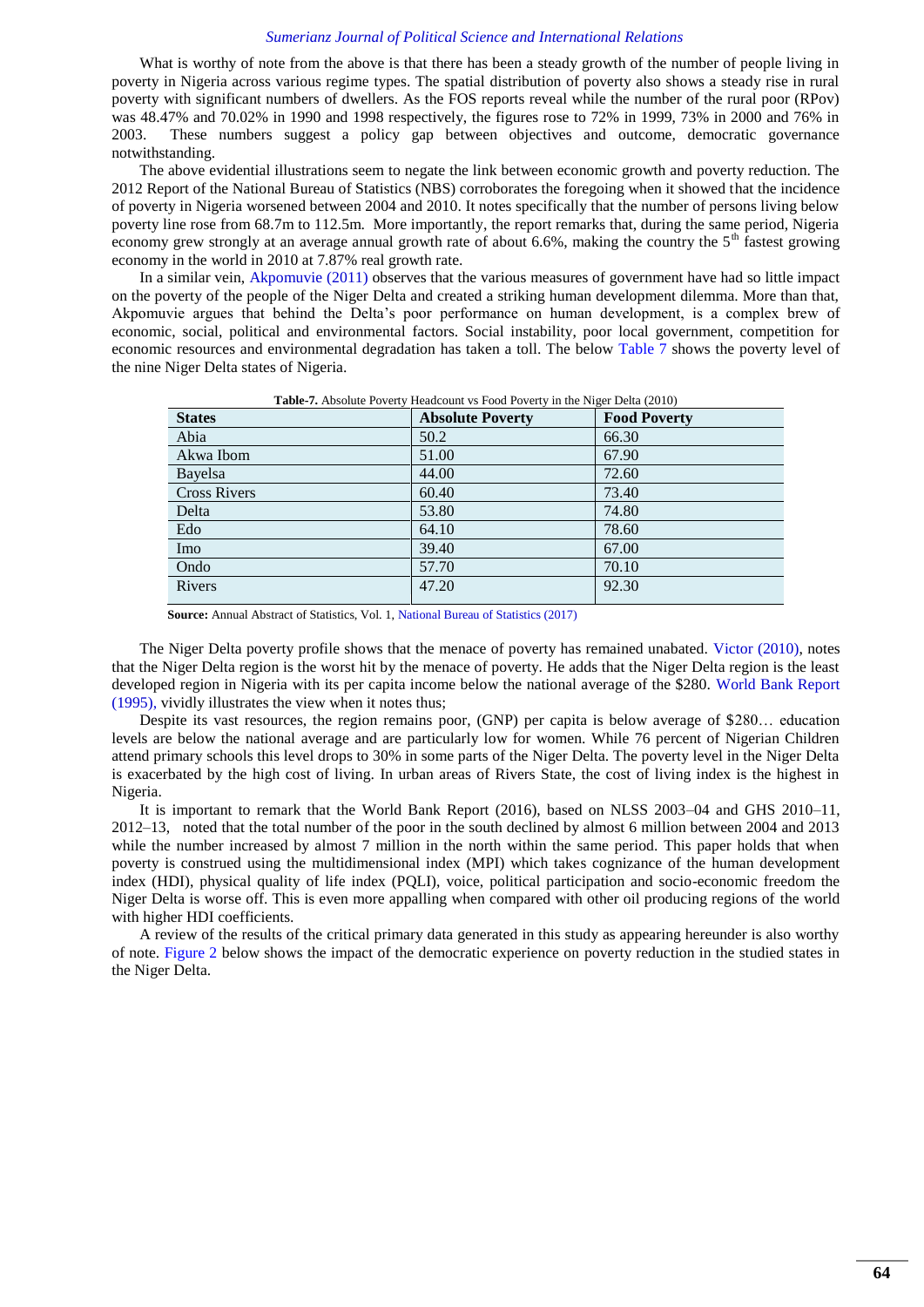*Sumerianz Journal of Political Science and International Relations*



The results of the scores of the weighted mean and standard deviation of responses of heads of households on the impact of the democratic experience on poverty reduction in the Niger Delta between 1999 – 2015 show that the respondents disagree that the democratic government has significantly performed well in terms of poverty reduction, provision of social amenities and better salary/wages to workers ( $\overline{X}$  = 2.24, Std= 0.91;  $\overline{X}$  = 1.82, Std= 0.94;  $\overline{X}$  = 2.40, Std= 0.98) respectively, since the weighted means were less than the criterion mean of 2.5. Also, the respondents agree that the democratic government has significantly performed well in the improvement of health and medical facilities, job creation, education standard and better facilities ( $\overline{X}$  = 2.52, Std= 0.82;  $\overline{X}$  = 2.67, Std= 0.85;  $\overline{X}$  = 2.67, Std= 0.78). Conclusively, the results reveal that the grand weighted mean score was 2.39, which is less than the criterion mean of 2.5. Thus, Nigeria's democratic experience has not witnessed the introduction of policies that significantly ameliorated poverty in the Niger-Delta.

Furthermore, [figure 3](#page-9-0) below reveals the impact of the poverty reduction strategies adopted by Nigeria's democratic government on poverty reduction in the Niger Delta in the areas of improved agricultural land reform in the Niger Delta and enhanced fishing and farming activities; access to micro credit and improved entrepreneurship and skill acquisition; enhanced telecommunication since 1999-2015;



<span id="page-9-0"></span>Figure-3. Line graph showing the impact of poverty reduction strategies adopted by Nigeria's democratic government on poverty amelioration in the studied states in the Niger-Delta

The result shows that the respondents disagree that the poverty reduction strategies of the government have improved agricultural land reform in the Niger Delta and enhanced fishing and farming activities; provided greater access to micro credit and improved entrepreneurship and skill acquisition and that they have enhanced the provision of water, sanitation and road network ( $\overline{X}$  = 2.41, Std=0.78;  $\overline{X}$  = 2.19, Std= 0.64;  $\overline{X}$  = 1.74, Std= 0.71), since the weighted means were less than the criteria mean of 2.5. However, the respondents agree that the democratic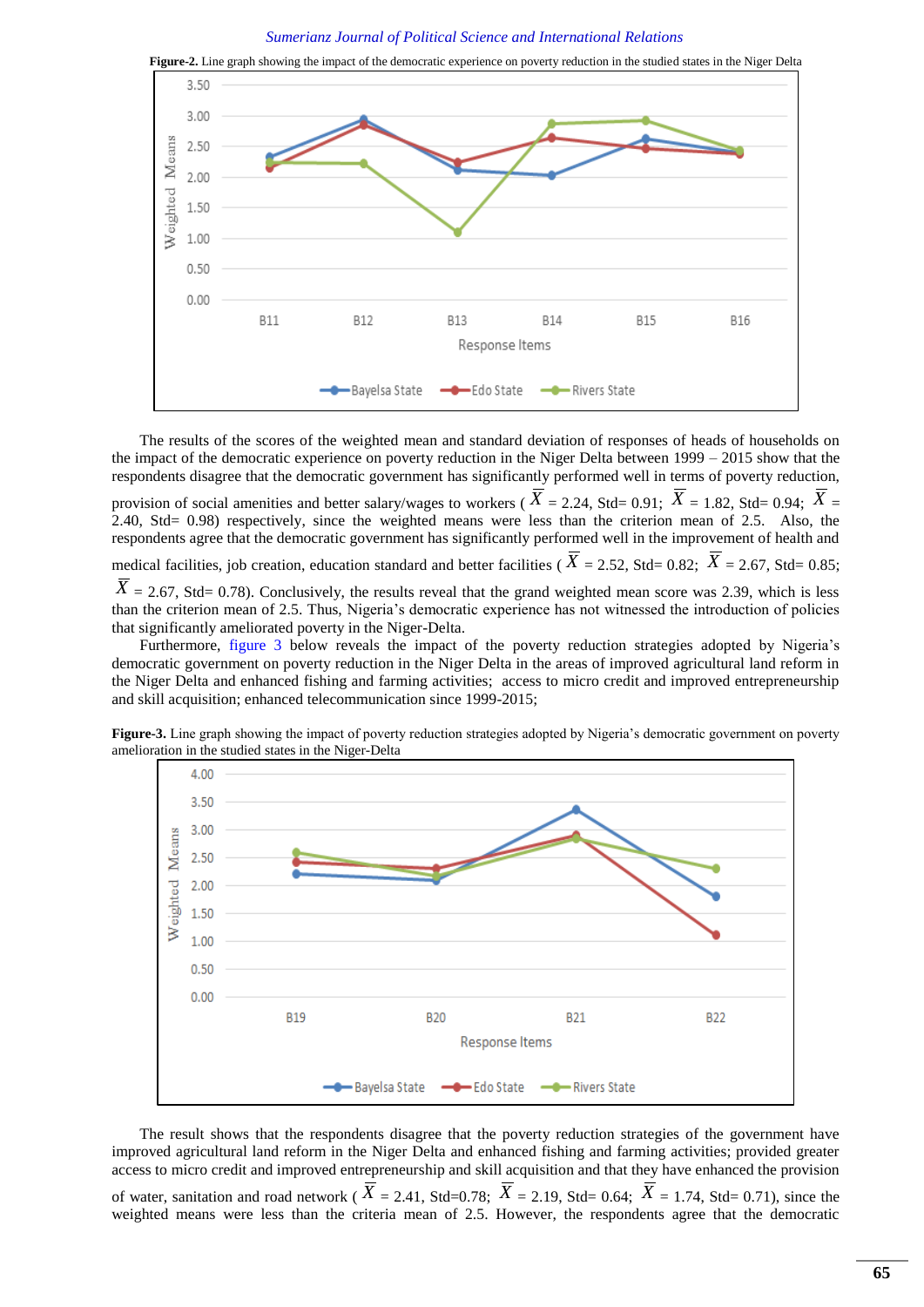governments reforms and development strategies have enhanced telecommunication since 1999-2015 ( $\overline{X}$  = 3.04, Std= 0.59) since the weighted mean is greater than the criteria mean of 2.5. Conclusively, the result reveals that the grand weighted mean score was 2.35, which is less than the criterion mean of 2.5. Thus, poverty reduction strategies under Nigeria"s democratic era have not significantly ameliorated poverty in the Niger-Delta

With respect to the extent to which democracy in Nigeria (1999 – 2015) has created a necessary and/or sufficient condition for the reduction of poverty in the Niger-Delta, the result below is worthy of note.





The results reveal that the respondents agree that the performance of government from 1999-2015 in telecommunication and education has significantly reduced poverty ( $\overline{X}$  = 3.06, Std= 0.60;  $\overline{X}$  = 2.87, Std= 0.66). Also, the respondents disagree that the regime from 1999-2015 has performed well in transportation, agriculture, electricity, employment generation and health ( $\overline{X}$  = 2.35, Std= 0.70;  $\overline{X}$  = 2.45, Std= 0.76;  $\overline{X}$  = 1.57, Std= 0.78;  $\overline{X}$  $= 1.74$ , Std= 0.69;  $\overline{X} = 2.23$ , Std= 0.63) since the weighted means were less than the criterion mean of 2.5.

Conclusively, the results reveal that the grand weighted mean score was 2.32, which is less than the criterion mean of 2.5. Thus, the regime since 1999-2015 has performed poorly in reducing poverty in the Niger Delta. Therefore, we can posit, based on the above results, that while democracy in Nigeria is necessary (as it led to the improvement in telecommunication and education et al), it is not a sufficient condition for the reduction of poverty as it has not significantly reduced poverty in the Niger Delta. Democracy, like any other form of government, is a necessary mechanism for the functioning of the state and tool for public administration. The system itself does not guarantee poverty reduction unless it conscientiously pursues policies that are pro-poor.

The poor performance of the democratic government thus, has significant nexus with the ineffectiveness of poverty reduction strategies adopted by government in the amelioration of poverty in the Niger-Delta. This goes a long way to explain that even though a democratic government has been in place, reform strategies geared towards poverty reduction or eradication have not had direct impact on the rural populace who to a large extent are targets of poverty reduction schemes.

## **5. Summary and Discussion of Findings**

The results of the analysis show that pro poor policies and programmes during Nigeria"s democratic experience have not significantly ameliorated poverty in the Niger Delta States under review. In terms of effectiveness of programmes and reforms with particular reference to the NDDC, NAPEP and the Ministry of Niger Delta, the people appear not to have had any significant benefit to elevate them from their conditions of penury and impoverishment. The standards of living have not improved significantly as the foregoing results reveal. Using the adopted Physical Quality of Life (PQLI) index which measures access to basic necessities, the results reveal that people of the region lack decent housing, toilets, drinking water supply, cooking equipment and poor transportation type. The results reveal that there is a significant linear relationship between the measure of living standard and poverty in the Niger Delta. The net effect is that the people of the Niger Delta are living in unacceptable conditions of poverty. It is worthy of note that the extant conditions of the subject states reflect the extant conditions of most of the states of the Niger Delta region. They share similar historical, geographical and exploration experience that tend to lock them in conditions of marginalization, expropriation, degradation and impoverishment. [Ekekwe](#page-15-33) *et al.* (2010), acknowledged the foregoing when they noted that the problems of the Niger Delta are homologous as they exhibit a measure of similarity suggesting the same origin.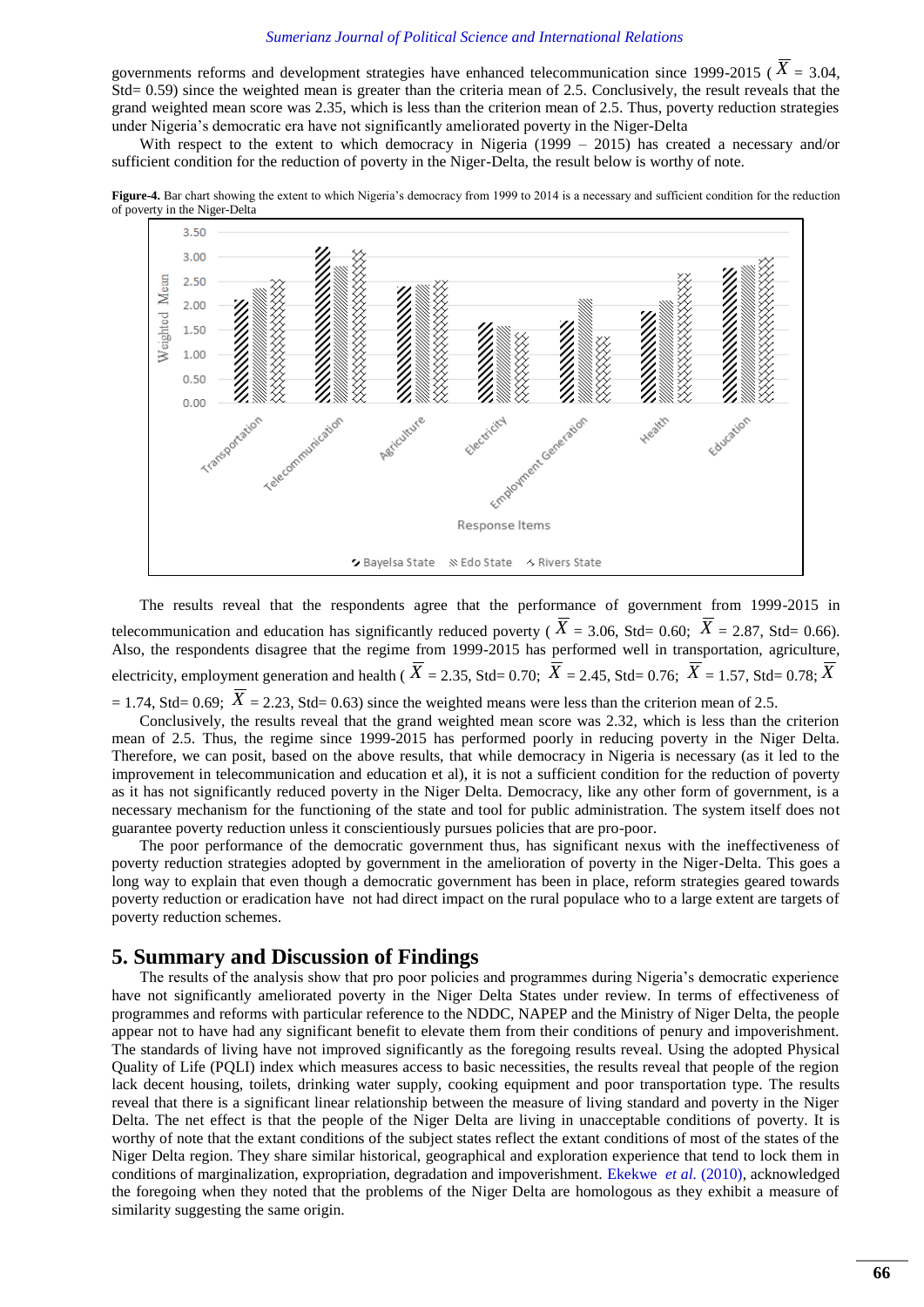[Alapiki](#page-14-5) *et al.* (2013), in the report of opinion poll on good governance in Rivers State: October 2007 – June 2013, sponsored by Rivers State Economic Advisory Committee (RSEAC), (2013) appear to corroborate the research findings with respect to the poverty situation of the region. The report remarks that; "GNP per capita in Rivers State is below the national average of \$280 and unemployment in Port Harcourt, the premier city of the Delta, is as high as 30 percent". The Report further remarked that government"s poverty reduction measures were below the people"s expectations and performance of government in contracts award, contract execution, transparency and accountability returned very negative feedback. The RSEAC research report corroborated and confirmed an earlier United Nations Niger Delta Human Development Report (2006) which had noted that "… the majority of the people of the Niger Delta do not have adequate access to clean water or health-care and that the poverty and its contrast with the wealth generated by oil has become one of the world"s starkest and most disturbing examples of the resources curse'.

The UNDP report further held that long years of neglect and conflict, however, have left a large part of the population with a siege mentality, particularly the youth. This amidst others, appears to account for the state of restiveness and insecurity assailing the region. The [United Nations Development Programme \(2006\)](#page-15-8) Report contended further that while

Several years of military rule have left their mark on the culture of governance, with rulers not acknowledging any obligation to be accountable to citizens. *Civil democratic rule has not changed the situation much* because elections are flawed in several ways. (emphasis mine)

Contributing in this regard, [Nna and Igwe \(2010\)](#page-15-30) noted that the level of corruption and electoral malpractices debilitate the capacity of government to effectively mobilize the people to a true economic development strategy resulting in the long run to the anti-people stance, repressiveness and alienation. [The Report of the Transparency](#page-15-34)  International (2014-2015), further lends credence to the endemic nature of corruption in Nigeria. Previous reports of Transparency International show that corruption in Nigeria between 1999 and 2003 were worse than the military regimes of 1996 – 1998.

Beyond the UNDP 2006 survey, the Report of the Nigeria Bureau of Statistics, [\(Harmonized Nigeria Living](#page-15-35)  [Standard Survey, 2010\)](#page-15-35) appears to further corroborate our research findings when it showed that the incidence of poverty in Nigeria worsened between 2004 and 2010 which was the period the so-called pro-poor policies and programmes were already mature. In terms of income inequality, the South-East and South-South regions were worse off especially when compared to national average. While the national average increased by 4.1% between 2004 and 2010, income inequality in the South-East and South-South States increased by 18.1% and 12.8% respectively. The research findings show that poverty situation of the people in the Niger Delta region has not significantly improved despite huge finances spent by successive governments to alleviate poverty. Most of the efforts made by the government, though not enough are mostly concentrated in urban centres or areas. For instance, the presence of tricycle popular called "KEKE" are mostly found in urban centres as a way of alleviating poverty.

[Ighodalo \(2012\),](#page-15-36) observed that the "KEKE" has reduced the "army" of unemployed Nigerians by providing them with tricycles, thereby adding to the means of transportation. This however, does not translate to a significant improvement in the poverty situation of the rural areas where the bulk of the rural poor reside. It thus reveals that poverty alleviation strategies by the government and especially the National Poverty Eradication Programme have not fared well in the rural areas. A visit to several of the rural areas or communities covered by this study reveals that the peoples" standard of living is still poor. Some interviews conducted in the course of this study also show that these people do not have an idea about most of the programmes or intervention strategies rolled out by the government to curb the poverty situation. This position lends credence to [Ighodalo \(2012\)](#page-15-36) where he argued that despite the efforts made by the government to alleviate poverty in the country, available evidence reveals that the phenomenon [poverty] has not changed in any qualitative way. He posited that the situation in the oil-rich Niger Delta was instructive:

while the internal resources needed to support eradication of poverty from the Niger Delta region are available through oil resources, poverty eradication has remained a problem of astonishing dimension. Oil exploitation by multinational oil companies in collaboration with government have destroyed farmlands, aquatic life and other sources of livelihood of the rural populace and further worsened the rate of poverty and underdevelopment of the region.

There has not been any significant improvement as recorded under Nigeria"s democratic experience in the region. The living conditions of the people in the rural areas, as shown by this study, have remained essentially unaffected by the poverty alleviation programmes adopted by the Nigerian government over the years. Again, we find support for this result in the work of [Egweni and Udo \(2013\)](#page-15-37) in which they assert that the most common features of rural Nigeria are poverty, unemployment and inequality in incomes as well as absence of social amenities. Despite the fact that the Niger Delta region is one with oil and natural gas resources that sustains the economy of the nation, no significant improvement has been made towards the living conditions of the rural people. This again corroborates [Egweni and Udo \(2013\)](#page-15-37) who maintain that "it is most disappointing to note that such essential services like water, electricity, health, housing, roads, schools and other social services are limited and low in standard". This position is supported by the data generated for this study.

Notwithstanding the increasing poverty level in the region, most respondents" responses indicate that there is significant improvement in the telecommunication sectors. The telecommunication sector is noted for this improvement following the reform in ownership and provision of GSM services. This aided creation of multiple streams of income for most rural dwellers who engaged in providing phone-call services etc as well as ease of communication and better flow of information and voice over internet protocols. Nevertheless, these improvements at least tend to suggest that a democracy is necessary for poverty reduction. An improvement in the living standard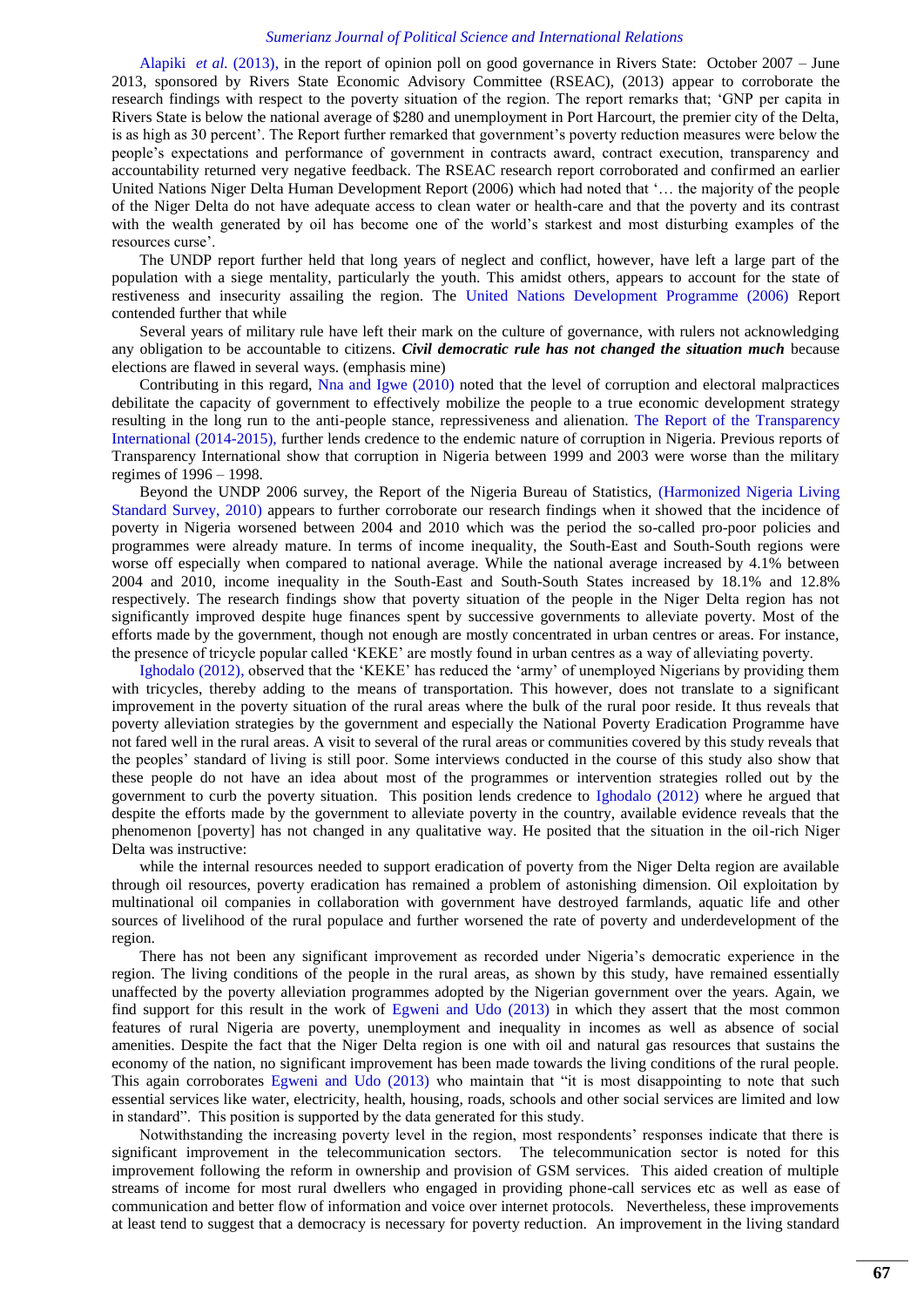of the Niger Delta would imply a drastic reduction in the number of slums that harbour the rural poor. The poverty alleviation programmes would have taken into consideration the environment in which the people dwell. The persisting presence of slums is an indication that the poor still live in abject poverty [\(Egweni and Udo, 2013\)](#page-15-37).

To this end, it has been observed from this study that several poverty alleviation programmes that were aimed at addressing poverty in the region appear not far-reaching to actually alleviate or address the sufferings of the people. The inability of the programme to meet its targets is the most reason why poverty in the region is alarming or increasing by each passing day. The situation appears to have been worsened by corruption, bad governance and insincerity on the operators of the programmes. The enthronement of democracy in Nigeria since 1999 has not translated effectively to an improvement in the standard of living of the rural populace of the Niger Delta, particularly Bayelsa, Edo and Rivers States for which this study focused on. The World Bank"s Report (2014) appears to further lend credence to the research findings when it noted that 83.9% of Nigerians are living in poverty. It further noted that;

The number of Nigerians living in poverty is not decreasing. Due to rapid annual population growth averaging about 3 percent, Nigeria needs to experience a strong reduction in the poverty rate in order to reduce the absolute number of the poor. The new estimates ….imply that the number of poor Nigerians did not decrease between 2010/2011 and 2012/2013, remaining at 58 million.

What is deducible from the foregoing is that democracy in itself appear incapable of eliminating poverty. As our findings show, Nigeria"s democratic experience has not significantly reduced poverty in the Niger Delta. This ideological position seems to be supported by [Varshney \(1999\)](#page-16-4) when he contends that democracies are incapable of eliminating poverty. He holds that authoritarian regimes that pursue the right economic policies are in a better position to reduce poverty more than democracies. In a related survey, [Fabella and Oyales \(2008\)](#page-15-38) using the Freedom House Democracy Index notes that politically repressed countries, on average, have better economic growth and development performance above the politically free countries. They add that there appears to be an inversely proportional relationship between democracy and poverty reduction within the confines of developing countries. It is against this background that they conclude that there is a strong negative relationship between poverty reduction and democracy. What the above further seem to buttress is that democracy in itself does not eliminate poverty, but economic strategies do. The government that is not pro-poor, focused and goal-oriented cannot lift the people from their conditions of penury.

Democratic politics is class based and while the inherent majoritan concept is requisite for the purpose of securing votes and forming the government, the actual running and functioning of the government is elitist and oligarchic. This appears to form the bedrock of Robert Mitchel"s Iron law of Oligarchy which tends to show the elitist nature of all governments be it a democracy or otherwise. What this explains is that only a few classes of persons run the machinery of government. If the interests of those few do not coincide with the interests of the majority that elected them, then such populist agenda as poverty reduction would be relegated. It is the privileged class that determines what policies, programmes and projects to pursue and how they are funded and administered. This further explains the top-bottom and ineffective approach to poverty reduction adopted by successive governments. Most Poverty Reduction Strategy Papers and Programmes-NEEDS/NAPEP/NDDC were determined by the Federal Government without any clear input from the local communities. These programmes eventually became immersed in prebandalism and favouritism. The NDDC projects for instance were criticized for being a medium of appeasing political loyalists through the uncoordinated award of contract [Okolo \(2014\)](#page-15-39) supports the foregoing when he notes that in spite of NDDC"s clear mandate and fairly reasonable funding, the commission failed to resolve the perennial conflicts in the region by embarking on programmes and projects that are not sustainable. Supervision and quality control of most of these projects are either poor or wholly absent. These same privileged class define social and economic justice as they deem fit in accordance with Thrasymachus" postulations. [\(Ndu,](#page-15-40)  [1998\)](#page-15-40).

From the political economy approach adopted in this study, it can be seen that there appears to be a strong class bias in favour of the ruling class (and petty bourgeoisie) and the relegation of populist agenda that do not seem to further their personal aggrandizement. This further explains the expenditure patterns of government which tend to favour recurrent expenditure over capital expenditure. The impact of this is readily appreciated when we note that recurrent expenditure favours more of those in government as it tends to fulfil their bogus lifestyles and needs (e.g. salaries, running and inflated operating cost) as against investment in capital projects. In Rivers State for instance, during the military era, out of a total budget of N3,079,522,111 in 1997, the capital expenditure was N1,000,871,508, while recurrent expenditure was N2,078,650,603 representing 67.49% of the entire budget. In 1999, out of a total budget of N6,998,819,875, the capital expenditure was N2,358,148,380 while the recurrent expenditure stood at N4,640,671,495 representing 66.30% of the entire budget. The budget summary shows that recurrent expenditure still has preeminence over capital expenditure in most of the states and Local Governments [\(Central Bank of Nigeria, 2013\)](#page-14-3). Thus, the expenditure patterns appear not to have changed irrespective of the country"s transition to democratic rule.

During the military era in Nigeria, little attention was paid to key primary welfare sectors such as education, health, agriculture, water supply and housing. The same trend continued unabated during the civilian regimes which tends to suggest that the requisite paradigm shift is yet to occur, the transition to democratic regime since 1999 notwithstanding. Thus, while democracy appear to be growing in geometric progression (i.e. electoral democracy by way of the transition to different civilian regimes), poverty seems to be growing in same geometric progression instead of the reverse. An ideal democracy-development model/curve should show a downward spiral of poverty level as democracy deepens. Graphically represented, this should slope from left to right like a typical "demand curve" signifying that the more democratic the government is (democracy deepening), the less the incidence of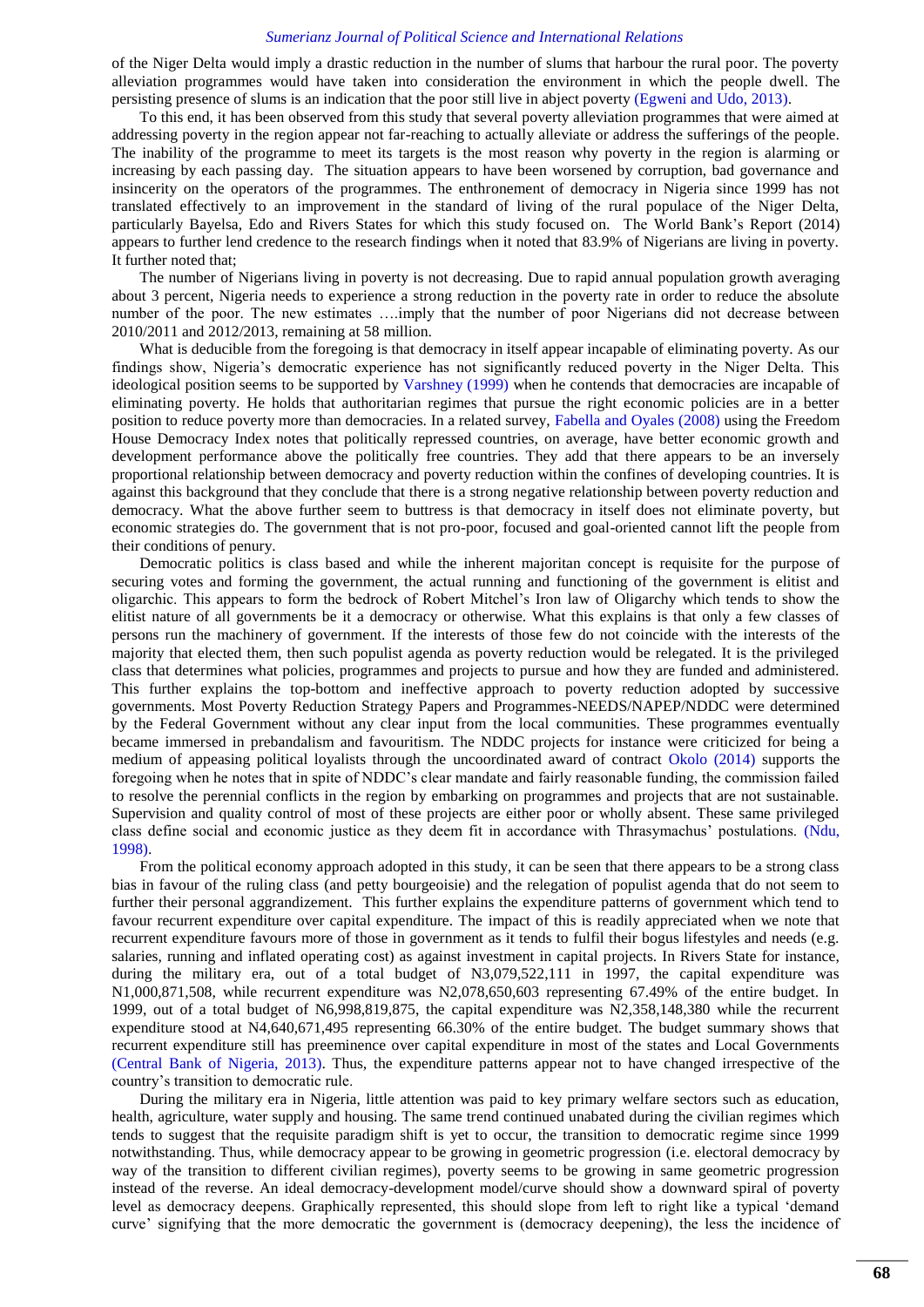poverty in the society (ceteris paribus) and the imperfect (abnormal) model on the other hand would slope from right to left, like a typical "supply curve" signifying that the more democratic the government is (perceived to be), the more the incidence of poverty (poverty aggravation).



With democracy as an independent variable, the above graphs show the impact of deepening democracy on the incidence of poverty. The imperfect (abnormal) curve shows the un-developmental nature of democracy in certain nations like Nigeria, as this study tends to suggest. It may be more appropriate to rename these democracies as *demon-cratic* societies where evil (injustice) permeates the nucleus of the governmental system, travestying justice and repugnant to equity and good conscience. It is within this context that [Ake \(1994\)](#page-14-2) posits that the democratization occurring in Africa is disempowering instead of emancipating, hence his preference for a social democracy which invests heavily in the upliftment of ordinary people to enable them participate effectively in governance and be more competitive in promoting their material interests.

Reinforcing the class character of the state in capitalist formations, [Ekekwe E. N. \(2015\)](#page-15-41) notes that "in the interplay between the nature and value of human life vis a vis the state and capital, the people for whom they should serve have been seriously shortchanged both conceptually and empirically". He adds that, "our claim to the practice of liberal democracy notwithstanding, the human person has been devalued and his political will subverted by the bearers of capital and the managers of the state".

True democracy ought to be people oriented and emancipatory. Where this is not the case as the research findings suggests, then the utility and preference of democratic governments appear diminished. The prevalence of sustained poverty and entrenched impoverishment appear to be a denial of socio-economic justice and an affront to democracy.

## **6. Conclusion**

The results and findings from this research work show that Nigeria"s democracy (1999-2015) has not led to a significant amelioration of poverty in the Niger Delta. The results further show that the Nigerian democratic government"s key poverty reduction strategies (NEEDS, NAPEP, NDDC) have not significantly ameliorated poverty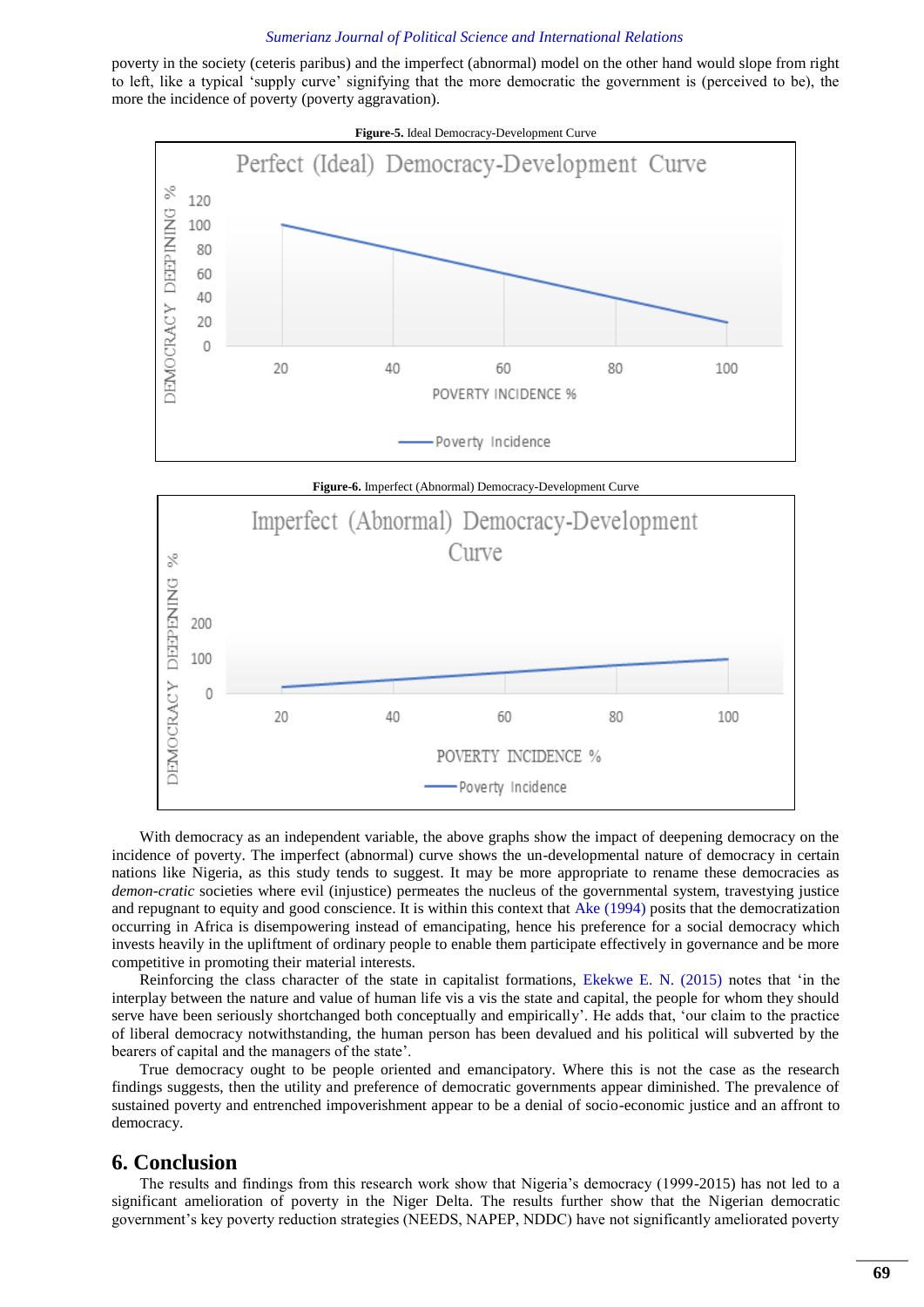in the Niger-Delta, and that democracy is not a sufficient condition for the reduction of poverty. There exists, therefore, a negative nexus between democracy and poverty reduction in Nigeria. What the above further seems to buttress is that democracy in itself does not eliminate poverty, but economic strategies do. The government that is not pro-poor, people-focused and goal-oriented cannot effectively drive poverty reduction initiatives that could free the people from the shackles of want and deprivation.

Democratic politics is class based, and this work reveals a strong class bias to the detriment of the impoverished and underprivileged class in society. The adoption of the political economy method illuminates further that the multifarious poverty reduction measures, strategies and projects seem to serve the interest of the governing class more than anyone else. The character of the Nigerian democratic state shows a lack of such democratic ideals as accountability and responsibility. The high incidence of poverty and diminishing standards of living in the Niger Delta in particular and Nigeria in general is an affront to democracy. This strongly suggests a disconnect between the goals of the people and the government implying a lacuna between system cum policy objective and policy outcome.

The ideal social contract that serves as the bedrock of democratic thought appears severely breached and compromised in the situation studied here. Democracy in both procedural and philosophical terms underscores process and principle respectively. Procedural democracy enunciates the methods of choosing and authorizing governments. This lends credence to the entire spectrum of the country"s electoral system and institutions and their ability to conduct credible, free and fair elections. Democracy in philosophical terms emphasizes the inherent principles of democracy which revolve around the ideal of equality, liberty, justice, socio-economic and sociopolitical rights and above all that man is the centre of all governance structures. The philosophy of democracy, thus, extols such ideals as transparency, accountability and responsibility. The prevalence of sustained poverty in the Niger Delta as shown in this work implies that democracy in both procedural and philosophical terms have been compromised. Nigeria"s democracy appears not to be participatory, transparent, responsible and accountable and seem to have lost the emancipatory and developmental vigour and virtue associated with democracy. The 1999 constitution of the Federal Republic of Nigeria provides that the "security and welfare of the people shall be the primary purpose of government." The severity of social deprivation, abject poverty, filth, squalor and endemic conflict prevalent in the Niger Delta region can rightly be interpreted against the declared objective, as evidence of the failure of governance and a lucid example of "resource curse."

## **Recommendations**

In line with the research findings, this study recommends adopting a long term and multi-dimensional approach in tackling the menace of poverty. This implies broadening the conceptual and causal framework as well as the creation of social safety nets and functional palliative measures in order to mitigate vulnerability. Beyond that, this study recommends the strengthening of Nigeria"s democracy by making it more participatory, transparent, accountable and responsible. This includes overhauling the electoral system and embarking on deep-rooted reforms including but not limited to building institutional capacity. This institutional capacity building should cut across all the paraphernalia of the government including but not limited to the Ministries, Departments and Agencies (MDA). What is required in this regard is a strong institutional base and not strong personalities operating in isolation within the system and wielding enormous powers. The poverty reduction strategies should be institutionalized and made sustainable rather than being political programmes of the government in power which in most cases do not outlive the initiating regimes.

Furthermore, the operation of a true federal system of government and separation of powers where the various constituents are truly co-ordinate and independent will not only curb executive arbitrariness that often leads to corruption and administrative tyranny but will guarantee the voices of the poor as a legal prerequisite. The poverty reduction initiatives of the government should be collaborative and local inputs from the grassroots should form the bedrock of the strategy papers.

The poverty reduction strategies of the government should be cognizant of the historical, cultural and environmental features of the various states and regions in order to be better targeted and therefore, more effective. These poverty reduction strategies should appropriately target and above all, locate the poor who are mainly in the rural areas. Focus should be on the basic and immediate needs, like housing schemes, portable water supply, electricity, health, education, (especially primary and secondary education), modern skills acquisition and entrepreneurship in the first instance as well as the promotion of entrepreneurship studies at the tertiary level. The promotion of Micro, Small and Medium Enterprises through access to flexible credit facilities are also necessary for the reduction of unemployment. Adequate funding of programmes and projects is key, but more importantly efficient management of available funds and resources are sine qua non for the success of poverty reduction programmes.

## **References**

<span id="page-14-2"></span>Ake, C. (1994). *Democratization of Disempowerment in Africa.* Malthouse, Press: Lagos.

<span id="page-14-4"></span>Akpomuvie, O. B. (2011). Breaking barriers to transformation of the niger delta region of Nigeria. *A Human Development Paradigm in Journal of Sustainable Development,* 4(3): 210-22.

<span id="page-14-5"></span>Alapiki, H., Ekekwe, E., Joab-Peterside, S. and Kalu, I. P. (2013). Report of opinion poll on good governance in Rivers state: October 2007 – june- survey conducted by the faculty of Social Sciences University of Port Harcourt. Port harcourt: Upp.

<span id="page-14-1"></span>Baradat, L. P. (2008). *Political ideologies. Their origins and impact.* Prentice Hall Inc.: New Jersey.

<span id="page-14-0"></span>Beetham, D. (2006). *Democracy: A beginner's guide.* One World Publications: Oxford.

<span id="page-14-3"></span>Central Bank of Nigeria (2013). Annual Economic Report. Abuja: CBN.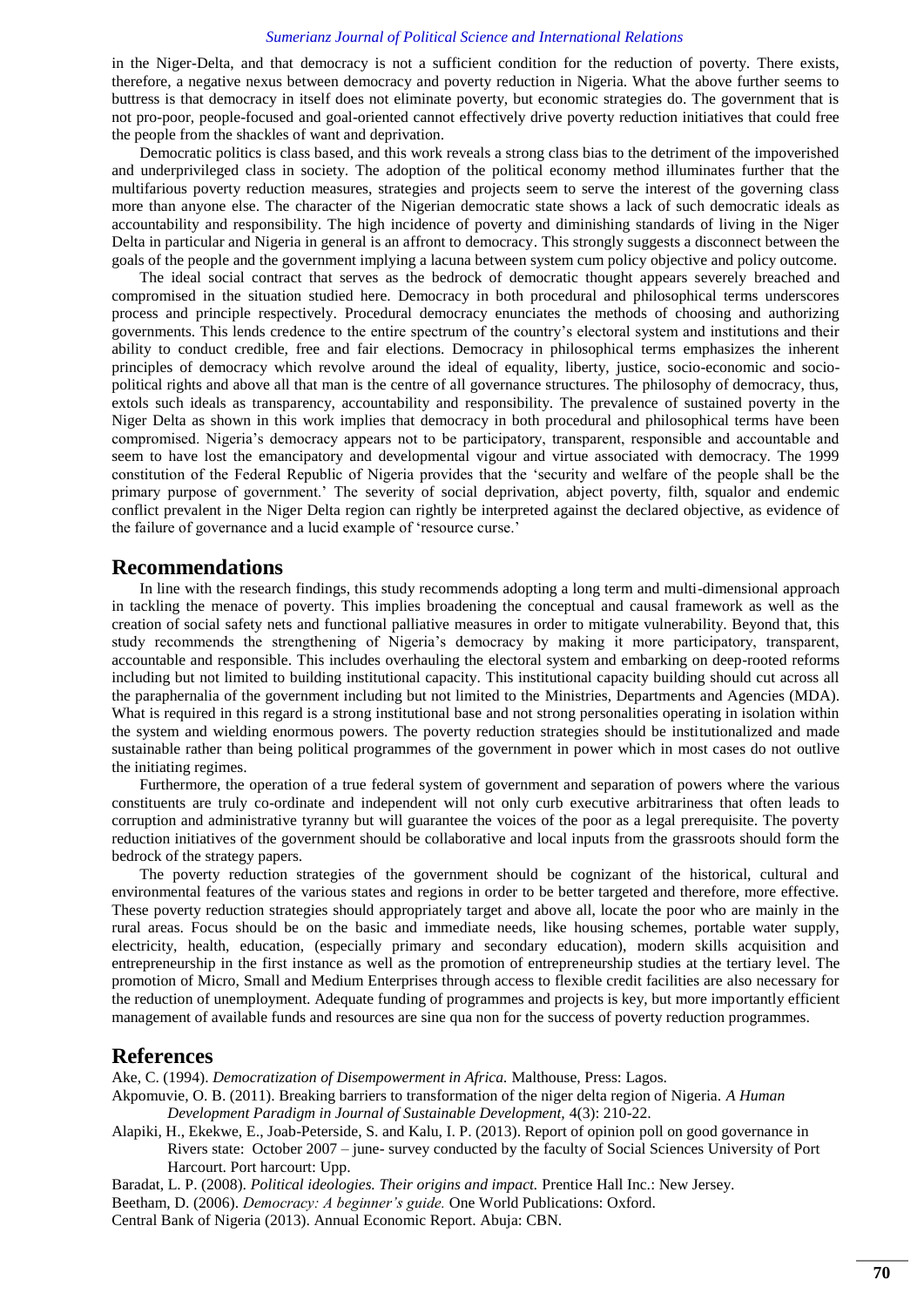- <span id="page-15-19"></span>Dworkin, R. (1990). *A bill of rights for Britain.* Chato and Windus: London.
- <span id="page-15-37"></span>Egweni, V. and Udo, L. U. (2013). Rural development and poverty eradication in Nigeria. Available: [http://www.transcampus.org](http://www.transcampus.org/)
- <span id="page-15-13"></span>Ekekwe (2009). *An introduction to political economy.* Chuzzy Services: Umuahia.
- <span id="page-15-33"></span>Ekekwe, Okodudu, S. A. and Ukiwo, U., 2010. "Development challenges in the niger delta." In *Proceedings of a Roundtable on the Report of the Technical Committee on the Niger Delta.*
- <span id="page-15-41"></span>Ekekwe, E. N. (2015). *Between power, parties and principalities: Where are the people? Inaugural lecture series no. 118. .* University of Port Harcourt Press: Port Harcourt.

<span id="page-15-38"></span>Fabella, V. and Oyales, C. (2008). *Democracy and poverty reduction in philippine.* UPSE: Quezon.

- <span id="page-15-21"></span>Faleti, S., 2012. "Poverty, peace and development in the Niger delta." In *A Paper presented at PIND Niger Delta Development Forum – Supporting Poverty Reduction through Partnership, Port Harcourt.* pp. 21-22.
- <span id="page-15-27"></span>Federal Government of Nigeria (1999). *Guidelines for the implementation of poverty alleviation programme.* FGN: PAP Abuja.
- <span id="page-15-15"></span>Gallie, W. B. (1962). *Essentially contested concepts, in max black (ed.), the importance of language.* Prentice Hall: New Jersey.
- <span id="page-15-10"></span>Green, D. (2012). *From poverty to power: How active citizens and effective states can change the world.* Oxfam international: Rugby.
- <span id="page-15-35"></span>Harmonized Nigeria Living Standard Survey (2010). Collaboration between national bureau of statistics /world bank/ united nations development programme abuja NBS.
- <span id="page-15-17"></span>Ighodalo, A. (2008). *Third – tier of government and democracy in ojo, e. (ed.) challenges of sustainable democracy in Nigeria.* John Archers Publishers: Ibadan.
- <span id="page-15-36"></span>Ighodalo, A. (2012). Poverty and sustainable socio-economic development in Africa: The Nigeria experience. Available: [http://www.eujournal.org](http://www.eujournal.org/)
- <span id="page-15-9"></span>Macpherson, C. B. (1972). *The real world of democracy.* Oxford University Press: New York.
- <span id="page-15-20"></span><span id="page-15-11"></span>Mandela, N. (2005). *Poverty speech, London, in duncan green: From poverty to power.* Oxfam International: Rugby. Marx, K. (1990). *Capital Volume 1.* Penguin Classics: London.
- <span id="page-15-12"></span>Marx, K. and Engels, F. (1965). *Manifesto of the communist party.* Foreign Language Press: Beijing.
- <span id="page-15-24"></span>Narayan, D. (2000). *Voices of the poor-world development report 2000/2001 on poverty and development.* Oxford University Press: NY.
- <span id="page-15-26"></span>National Bureau of Statistics (2005). *Poverty profile for Nigeria.* FGN: Abuja.
- <span id="page-15-5"></span>National Bureau of Statistics (2012). *Nigeria: Poverty trends 2003-2010.* FGN: Abuja.
- <span id="page-15-32"></span>National Bureau of Statistics (2017). *Annual abstract of statistics.* 1 vols.: FGN: Abuja.
- <span id="page-15-40"></span>Ndu, E. (1998). *Ancient and medieval political theory: An introduction.* Springfield Publishers: Port Harcourt.
- <span id="page-15-18"></span>Newton, K. and Deth, J. (2007). *Foundations of comparative politics.* Cambridge University Press: Cambridge.
- <span id="page-15-30"></span>Nna, J. and Igwe, P. (2010). Democracy and poverty reduction in Nigeria. A case study of rivers state: 1999-2007. *Journal of Language, Technology and Entrepreneurship in Africa,* 2(2): 131-62.
- <span id="page-15-4"></span>Ogwumike, F. (2002). *An appraisal of poverty reduction strategies in Nigeria.* CBN: Abuja.
- <span id="page-15-16"></span>Ojo, E. (2008). *Imperatives of sustaining democratic values in ojo, e. (ed.) challenges of sustainable democracy in Nigeria.* John Archers Publishers.: Ibadan.
- <span id="page-15-31"></span>Okafor, H. O. (2016). *Economic growth, poverty and income, inequality matrix in Nigeria: A further investigation.* CBN: Abuja.
- <span id="page-15-39"></span>Okolo, P. (2014). NDDC, conflict, peace-building and community development in the Niger Delta Region. *Global Journal of Political Science and Administration,* 2(1): 36-54.
- <span id="page-15-25"></span>Oladeji, S. and Abiola, A. (1998). Poverty alleviation with economic growth strategy: Prospects and challenges in contemporary Nigeria. *Nigeria Journal of Economic and Social Studies,* 40(1): 19-33.
- <span id="page-15-28"></span>Onwuemele, A. (2012). *Pathways for sustainable development under global environmental changes in the Niger Delta Region.* NISER: Nigeria.
- <span id="page-15-29"></span>Osisioma, B., 2012. "Nigeria"s transformation agenda: The management and leadership challenges." In *Nigeria Institute of Management South EastZonal Management Summit. Awka: NIM.*
- <span id="page-15-14"></span>Sadeeq, W. (2008). *Mass media and democracy in, ojo, e. (ed.), challenges of sustainable democracy in Nigeria.* John Archers" Publishers: Ibadan.
- <span id="page-15-2"></span>Seers, D. (1969). *Development. Forty Years in Development: the search for social justice.* Sage Publications. 40: [http://headsupfordevelopment.tumblr.com/post/10200120998/dudleyseers-some-thoughtsprior-to-the](http://headsupfordevelopment.tumblr.com/post/10200120998/dudleyseers-some-thoughtsprior-to-the-memorial#_ftnref1)[memorial#\\_ftnref1](http://headsupfordevelopment.tumblr.com/post/10200120998/dudleyseers-some-thoughtsprior-to-the-memorial#_ftnref1)
- <span id="page-15-22"></span>Sen, A. (2000). *Development as Freedom.* Anchor Books: New York.
- <span id="page-15-23"></span>Shaffer, P. (1998). New thinking on poverty: Implication for poverty reduction strategies. Desa working paper no. 65st/esa/2008/dwp/65.
- <span id="page-15-3"></span>The Economist (2013). Towards the end of poverty. 407(8838): 24.

<span id="page-15-34"></span><span id="page-15-0"></span>The Report of the South Commission (1993). *The challenge to the South.* Fourth Dimension Publishers: Enugu. The Report of the Transparency International (2014-2015). Corruption Index.

<span id="page-15-8"></span><span id="page-15-1"></span>United Nations Development Programme (2003). *Human Development Report.* Oxford University Press: New York. United Nations Development Programme (2006). Niger delta human development report lagos: Perfect Printers Ltd. United Nations Development Programme (2013). *Democracy and the UN. Un.Org.* UN: Geneva.

<span id="page-15-7"></span><span id="page-15-6"></span>United Nations Development Programme (2015). *Human development report.* Oxford University Press: New York.